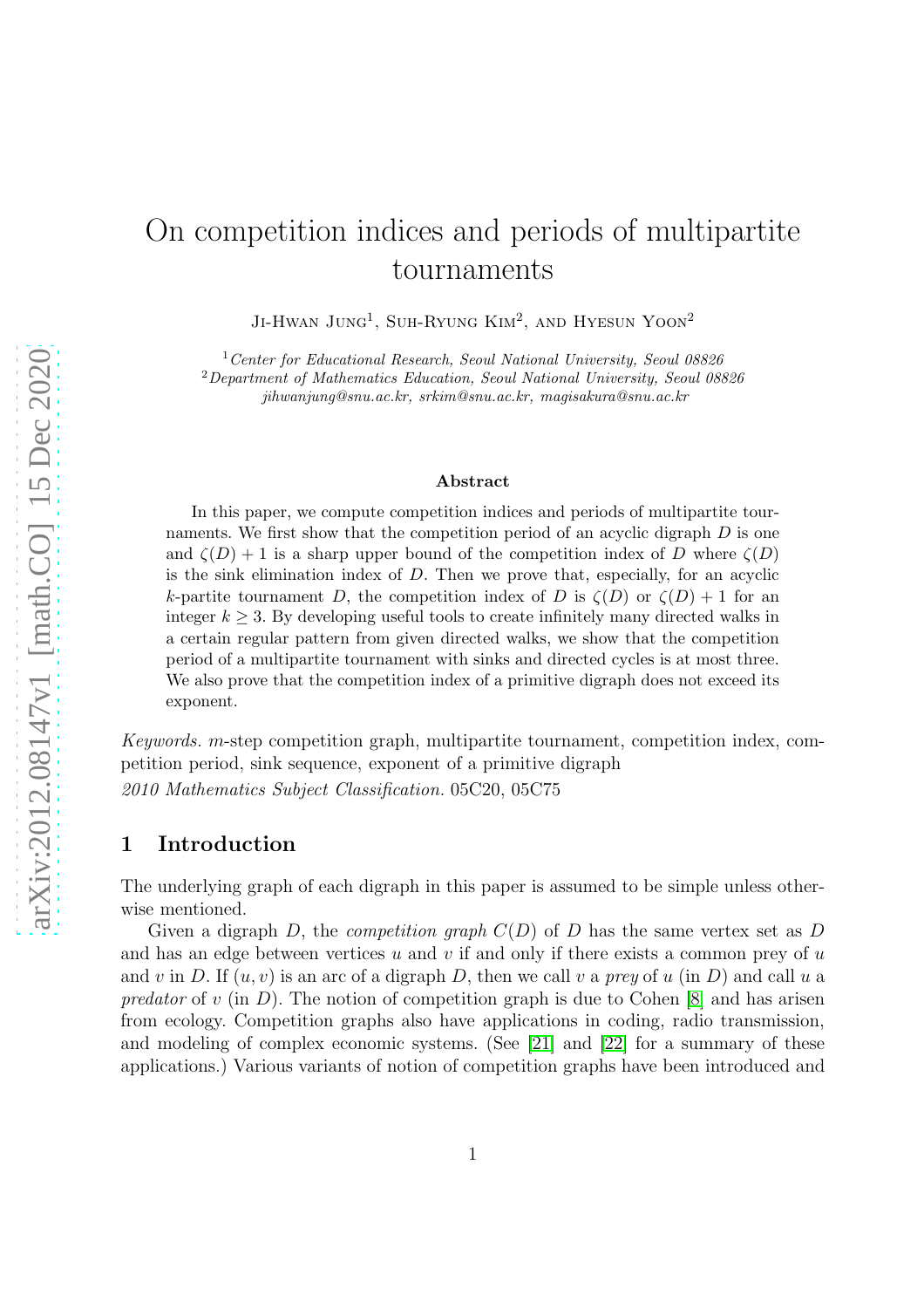studied (see the survey articles by Kim [\[18\]](#page-19-2) and Lundgren [\[19\]](#page-19-3) for the variations which have been defined and studied by many authors since Cohen introduced the notion of competition graph).

The notion of  $m$ -step competition graph is one of the important variants and is defined as follows. Given a digraph D and a positive integer  $m$ , a vertex  $y$  is an  $m\text{-}step\ prey$  of a vertex x if and only if there exists a directed walk from x to y of length m. Given a digraph D and a positive integer m, the digraph  $D<sup>m</sup>$  has the vertex set same as D and has an arc  $(u, v)$  if and only if v is an m-step prey of u. Given a positive integer m, the m-step competition graph of a digraph D, denoted by  $C^m(D)$ , has the same vertex set as D and has an edge between vertices  $u$  and  $v$  if and only if there exists an  $m$ -step common prey of u and v. The notion of m-step competition graph is introduced by Cho et al. [\[7\]](#page-18-1) as a generalization of competition graph. By definition, it is obvious that  $C^1(D)$  for a digraph D is the competition graph  $C(D)$ . Since its introduction, it has been extensively studied (see for example  $[2, 6, 12, 13, 14, 20, 24]$  $[2, 6, 12, 13, 14, 20, 24]$  $[2, 6, 12, 13, 14, 20, 24]$  $[2, 6, 12, 13, 14, 20, 24]$  $[2, 6, 12, 13, 14, 20, 24]$  $[2, 6, 12, 13, 14, 20, 24]$  $[2, 6, 12, 13, 14, 20, 24]$ ). Cho *et al.* [\[7\]](#page-18-1) showed that for any digraph D and a positive integer  $m$ ,  $C^m(D) = C(D^m)$ .

For the two-element Boolean algebra  $\mathcal{B} = \{0, 1\}$ ,  $\mathcal{B}_n$  denotes the set of all  $n \times n$ (Boolean) matrices over  $\beta$ . Under the Boolean operations, we can define matrix addition and multiplication in  $\mathcal{B}_n$ . A graph G is called the row graph of a matrix  $A \in \mathcal{B}_n$  and denoted by  $\mathcal{R}(A)$  if the rows of A are the vertices of G, and two vertices are adjacent in G if and only if their corresponding rows have a nonzero entry in the same column of A. This notion was studied by Greenberg et al. [\[11\]](#page-18-7). As noted in [\[11\]](#page-18-7), the competition graph of a digraph  $D$  is the row graph of its adjacency matrix.

Cho and Kim [\[5\]](#page-18-8) introduced the notions of competition index and competition period of D for a strongly connected digraph D, and Kim [\[14\]](#page-18-6) extended these notions to a general digraph D. Consider the graph sequence  $C^1(D)$ ,  $C^2(D)$ ,  $C^3(D)$ , ...,  $C^m(D)$ , ... for a digraph  $D$ . Note that for a digraph  $D$  and its adjacency matrix  $A$ , the graph sequence  $C^1(D)$ ,  $C^2(D)$ , ...,  $C^m(D)$ , ... is equivalent to the row graph sequence  $\mathcal{R}(A)$ ,  $\mathcal{R}(A^2), \ldots, \mathcal{R}(A^m), \ldots$  Since the cardinality of the Boolean matrix set  $\mathcal{B}_n$  is equal to a finite number  $2^{n^2}$ , there is a smallest positive integer q such that  $C^{q+i}(D) = C^{q+r+i}(D)$ equivalently  $\mathcal{R}(A^{q+i}) = \mathcal{R}(A^{q+r+i})$  for some positive integer r and all nonnegative integers i. Such an integer q is called the *competition index* of  $D$  and is denoted by cindex( $D$ ). For q =cindex(D), there is also a smallest positive integer p such that  $C<sup>q</sup>(D) = C<sup>q+p</sup>(D)$ equivalently  $\mathcal{R}(A^q) = \mathcal{R}(A^{q+p})$ . Such an integer p is called the *competition period* of D and is denoted by cperiod( $D$ ). Refer to [\[15,](#page-18-9) [16,](#page-18-10) [17\]](#page-19-6) for some results of competition indices and competition periods of digraphs.

Eoh et al. [\[9\]](#page-18-11) studied the m-step competition graphs of orientations of complete bipartite graphs for an integer  $m \geq 2$ . They introduced a notion of sink sequences of digraphs, which played a key role in the paper. Given a digraph  $D$ , we call a vertex of outdegree zero a *sink* in D. We define a nonnegative integer  $\zeta(D)$  and sequences

$$
(W_0, W_1, \ldots, W_{\zeta(D)}) \quad \text{and} \quad (D_0, D_1, \ldots, D_{\zeta(D)})
$$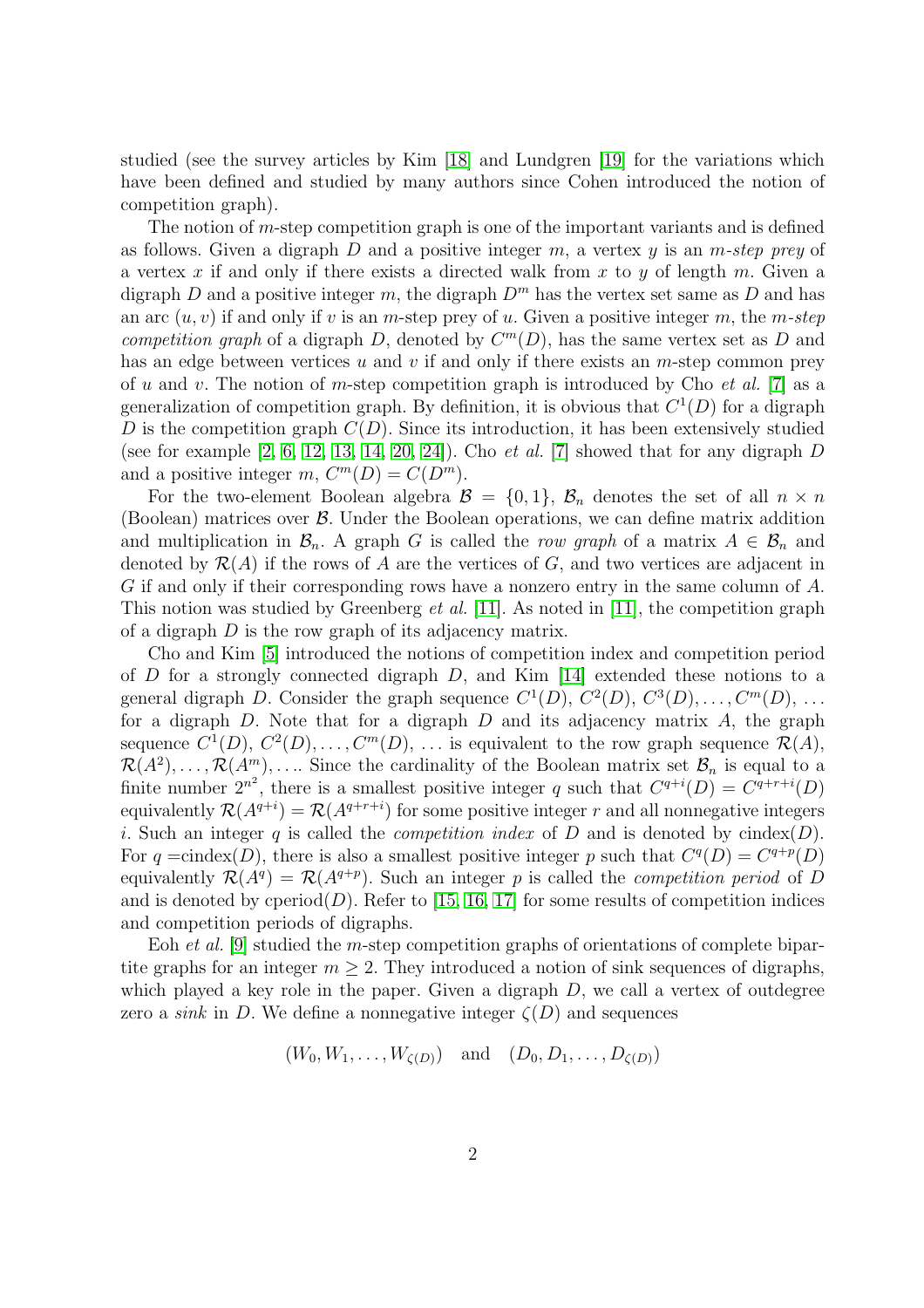of subsets of  $V(D)$  and subdigraphs of D, respectively, as follows. Let  $D_0 = D$  and  $W_0$ be the set of sinks in D. If  $W_0 = V(D)$  or  $W_0 = \emptyset$ , then let  $\zeta(D) = 0$ . Otherwise, let  $D_1 = D_0 - W_0$  and let  $W_1$  be the set of sinks in  $D_1$ . If  $W_1 = V(D_1)$  or  $W_1 = \emptyset$ , then let  $\zeta(D) = 1$ . Otherwise, let  $D_2 = D_1 - W_1$  and let  $W_2$  be the set of sinks in  $D_2$ . If  $W_2 = V(D_2)$  or  $W_2 = \emptyset$ , then let  $\zeta(D) = 2$ . We continue in this way until we obtain  $W_k =$  $V(D_k)$  or  $W_k = \emptyset$  for some nonnegative integer k. Then we let  $\zeta(D) = k$ . By definition,  $0 \le \zeta(D) \le |V(D)| - 1$ . We call  $\zeta(D)$  the sink elimination index of D, the sequence  $(W_0, W_1, \ldots, W_{\zeta(D)})$  the *sink sequence* of D, and the sequence  $(D_0, D_1, \ldots, D_{\zeta(D)})$  the digraph sequence associated with the sink sequence of D.

In this paper, we study competition indices and competition periods of multipartite tournaments in terms of sink sequences of digraphs. A k-partite tournament is an orientation of a complete k-partite graph for a positive integer k. In particular, if  $k \geq 2$ , then we call it a *multipartite tournament*.

Two vertices u and v in a digraph D are said to be *strongly connected* if there are directed walks from  $u$  to  $v$  and from  $v$  to  $u$ . We say that a digraph  $D$  is *strongly connected* if each pair in  $V(D)$  is strongly connected. A digraph D is said to be *primitive* if D is strongly connected and the greatest common divisor of lengths of its directed cycles is equal to 1. It is known [\[4\]](#page-18-12) that if a digraph  $D$  is primitive, then there exists a positive integer t such that there is a directed walk of length exactly t from each vertex  $u$  to each vertex v (possibly  $u = v$ ). The smallest integer t is called the *exponent of the primitive digraph* D and it is denoted by  $\exp(D)$ .

In Section [2,](#page-2-0) we deal with acyclic multipartite tournaments. We show that the competition period of an acyclic digraph D is one and  $\zeta(D) + 1$  is a sharp upper bound of the competition index of  $D$  (Theorem [2.3\)](#page-3-0). Especially, it turns out that the competition index of an acyclic k-partite tournament D is  $\zeta(D)$  or  $\zeta(D) + 1$  for an integer  $k \geq 3$  (Theorem [2.8\)](#page-6-0). In Section [3,](#page-6-1) we handle multipartite tournaments with sinks and directed cycles. We introduce types of a directed walk and types of a vertex in  $\bigcup_{i=0}^{\zeta(D)-1} W_i$ where  $(W_0, \ldots, W_{\zeta(D)})$  is the sink sequence of a multipartite tournament D with sinks and directed cycles, and then show that each vertex in  $\bigcup_{i=0}^{\zeta(D)-1} W_i$  is of Type 1 or Type 2 (Theorem [3.8\)](#page-11-0). We show that the existence of  $(u, w)$ -directed walk of Type 1 or Type 2 of a certain length for a vertex u in  $D_{\zeta(D)}$  and  $w \in \bigcup_{i=0}^{\zeta(D)-1} W_i$  guarantees the existence of a  $(u, w)$ -directed walk of length m in D for infinitely many integers m in a specific form (Lemmas [3.4](#page-8-0)[-3.7\)](#page-11-1). By integrating these results, we show that the competition period of a multipartite tournament with sinks and directed cycles is at most three (Theorem [3.9\)](#page-12-0). In Section [4,](#page-14-0) we show that the competition index of a primitive digraph is at most its exponent (Theorem [4.2\)](#page-14-1). In Section [5,](#page-15-0) we take care of it to eventually compute the competition period and competition index of a tournament with sinks (Theorem [5.4\)](#page-16-0).

<span id="page-2-0"></span>For a positive integer n, we denote the set  $\{1, 2, \ldots, n\}$  by  $[n]$  for simplicity.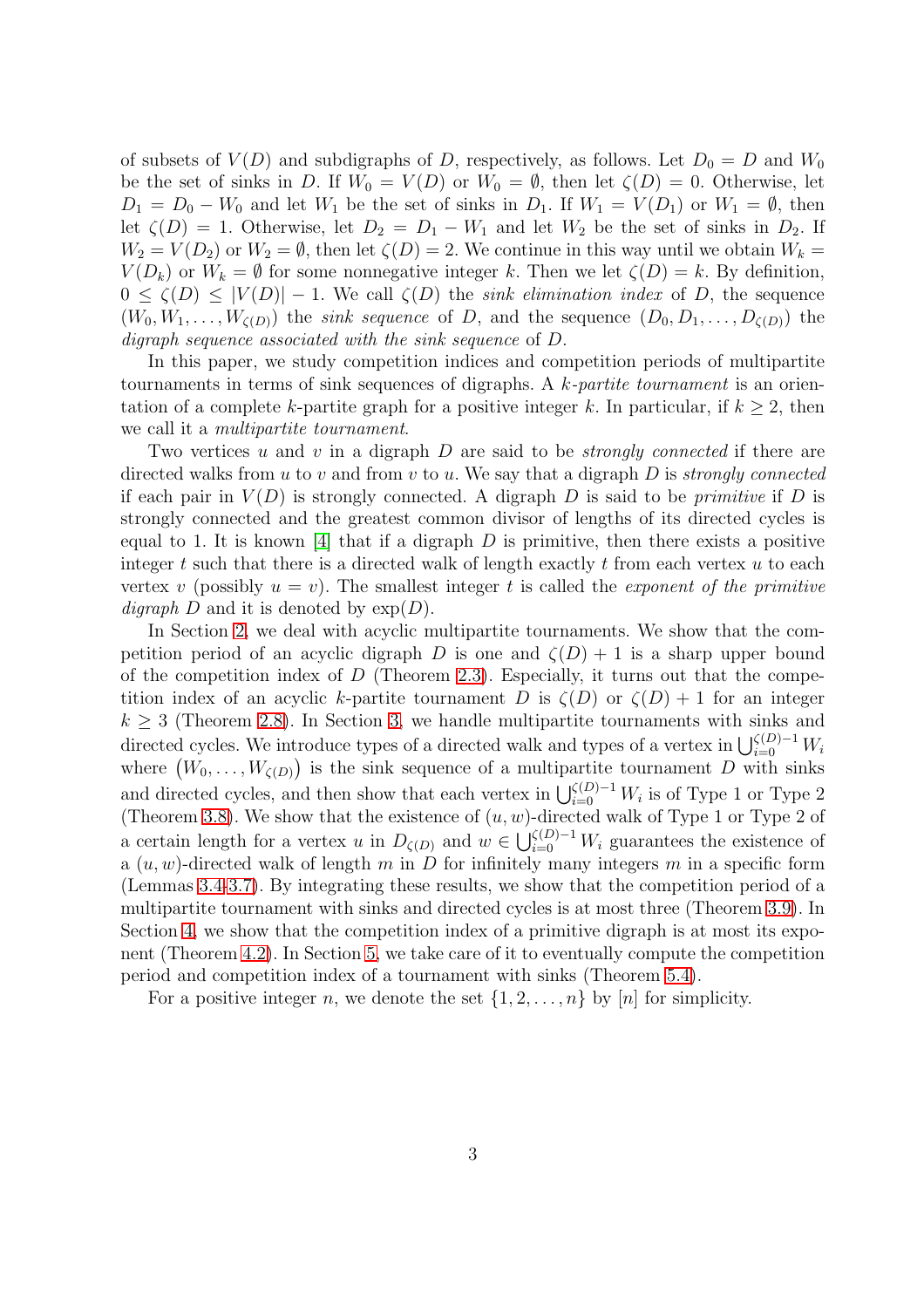# 2 Acyclic multipartite tournaments

In this section, we compute the competition period and competition index of an acyclic multipartite tournament.

<span id="page-3-1"></span>**Proposition 2.1** ([\[9\]](#page-18-11)). For a digraph D, the following are equivalent.

- $(i)$  D is acyclic.
- (*ii*)  $W_{\zeta(D)} = V(D_{\zeta(D)}) \neq \emptyset$ .

(iii)  $\bigcup_{i=0}^{\zeta(D)} W_i = V(D).$ 

The following lemma is a stronger version of Proposition 2.3 given by Eoh et al. [\[9\]](#page-18-11) in the sense that, regarding the set  $\mathcal L$  of lengths of directed walks with an initial vertex in  $W_i$ , max  $\mathcal{L} \leq i$  is replaced with  $\mathcal{L} = \{0, \ldots, i\}$ . As a matter of fact, their proof asserted this stronger version.

<span id="page-3-2"></span>**Lemma 2.2** (Restatement of Proposition 2.3 in [\[9\]](#page-18-11)). Let D be a digraph with  $\zeta(D) > 1$ and  $(W_0, \ldots, W_{\zeta(D)})$  be the sink sequence of D. Then, for each  $i = 0, \ldots, \zeta(D) - 1$  and each vertex  $v$  in  $W_i$ , among the directed walks starting from  $v$ , there exist directed walks of lengths  $0, \ldots, i$  and no directed walks of length greater than i. Furthermore, if D is acyclic, then the statement is true for even  $i = \zeta(D)$ .

<span id="page-3-0"></span>**Theorem 2.3.** Let D be an acyclic digraph and  $(W_0, \ldots, W_{\zeta(D)})$  be its sink sequence. Then, for  $\zeta(D) \geq 1$ , we have the following:

- (i)  $C^m(D)$  is an empty graph for any integer  $m > \zeta(D)$ ;
- (*ii*) cperiod(*D*) = 1;
- (iii) if  $|W_i| = 1$  for some integer  $i \in \{0, ..., \zeta(D) 1\}$ , then  $C^{\zeta(D)}(D)$  is the union of the complete graph with the vertex set  $W_{\zeta(D)}$  and the empty graph with the vertex set  $V(D)\setminus W_{\zeta(D)}$  ;
- (iv) cindex(D)  $\leq \zeta(D)+1$  where the equality holds if  $|W_{\zeta(D)}|>|W_i|$  for some integer  $i \in \{0, \ldots, \zeta(D)-1\}.$

*Proof.* Take an integer  $m > \zeta(D)$ . Since D is acyclic,  $\bigcup_{i=0}^{\zeta(D)} W_i = V(D)$  by Proposition [2.1](#page-3-1) and so no vertex in D has an m-step prey in D by Lemma [2.2.](#page-3-2) Therefore  $C^m(D)$  is an empty graph and so the statement (i) is true. Then, by the definition of competition period, the statement (ii) is immediately true.

To show the statement (iii), suppose that  $|W_i| = 1$  for some integer  $i \in \{0, \ldots, \zeta(D) - \zeta(D)\}$ 1}. Let  $W_i = \{w\}$ . Since every vertex in  $W_i$  has at least one out-neighbor in  $W_{i-1}$  for each integer  $1 \leq j \leq \zeta(D)$ , there is a directed walk of length  $\zeta(D) - i$  from v to w for each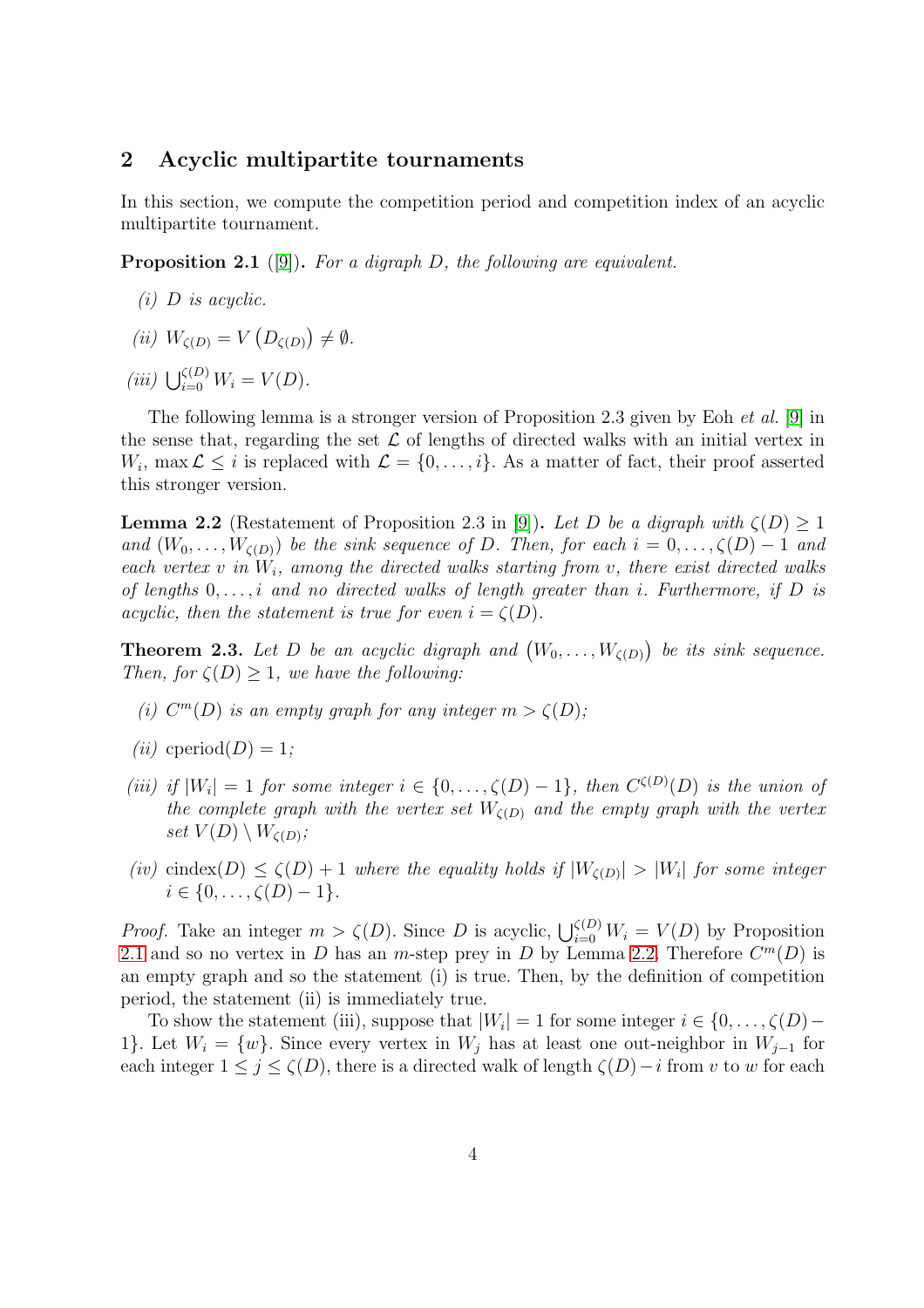vertex  $v \in W_{\zeta(D)}$ . Moreover, there is a directed walk of length i from w to a vertex  $u \in W_0$ . By concatenating those directed walks, we obtain a directed walk of length  $\zeta(D)$  from each vertex in  $W_{\zeta(D)}$  to u. Thus  $W_{\zeta(D)}$  forms a clique in  $C^{\zeta(D)}(D)$ . By Proposition [2.1\(](#page-3-1)iii), every vertex in  $V(D) \setminus W_{\zeta(D)}$  belongs to  $W_j$  for some  $j \in \{0, \ldots, \zeta(D) - 1\}$ . Therefore every vertex in  $V(D) \setminus W_{\zeta(D)}$  is isolated in  $C^{\zeta(D)}(D)$  by Lemma [2.2.](#page-3-2) Thus the statement (iii) is true.

The inequality cindex $(D) \le \zeta(D)+1$  immediately follows from (i). To figure out when the equality holds, suppose that  $|W_{\zeta(D)}| > |W_i|$  for some integer  $i \in \{0, \ldots, \zeta(D) - 1\}$ . As we have observed above, there are at least  $|W_{\zeta(D)}|$  directed walks starting from distinct vertices in  $W_{\zeta(D)}$  to a vertex in  $W_i$ . Since  $|W_{\zeta(D)}| > |W_i|$ , there are at least two directed walks terminating at the same vertex in  $W_i$  by the pigeonhole principle. Then the origins of those directed walks form a clique in  $C^{\zeta(D)}(D)$ . Thus  $C^{\zeta(D)}(D)$  is not an empty graph. Hence, by the definition of competition index and (i), cindex(D) =  $\zeta(D) + 1$ .  $\Box$ 

It is easy to check that an acyclic multipartite tournament has sink elimination index  $\zeta(D) > 1$ .

<span id="page-4-0"></span>**Theorem 2.4.** For an integer  $k > 2$ , let D be an acyclic k-partite tournament with a k-partition  $(V_1,\ldots,V_k)$ . Then  $(W_0,\ldots,W_{\zeta(D)})$  is the sink sequence of D if and only if  $(W_0, \ldots, W_{\zeta(D)})$  is a partition of  $V(D)$  satisfying the following:

- (i) for each  $i = 0, \ldots, \zeta(D)$ ,  $W_i$  is a subset of a partite set of D;
- (ii) if there is an arc from a vertex in  $W_j$  to a vertex in  $W_i$  for some  $i, j \in \{0, \ldots, \zeta(D)\},$ then  $i < j$  and  $W_i$  and  $W_j$  are included in different partite sets.
- (iii) for each  $i = 0, \ldots, \zeta(D)-1$ , there is an arc from each vertex in  $W_{i+1}$  to each vertex in  $W_i$ .

*Proof.* Suppose that  $(W_0, \ldots, W_{\zeta(D)})$  is the sink sequence of D. Let  $(D_0, \ldots, D_{\zeta(D)})$  be the digraph sequence associated with it. Suppose, to the contrary, that there are two vertices  $u, v \in W_i$  for some  $i \in \{0, \ldots, \zeta(D)\}\$  such that  $u \in V_p$  and  $v \in V_q$  with  $p \neq q$ . Since D is a k-partite tournament,  $(u, v)$  or  $(v, u)$  is an arc in D. Without loss of generality, we may assume that  $(u, v)$  is an arc in D. By the definition of  $D_i$ ,  $(u, v)$  is an arc in  $D_i$ , which contradicts the assumption that  $u \in W_i$ . Thus, for each integer  $0 \leq i \leq \zeta(D)$ ,  $W_i \subseteq V_s$ for some  $s \in [k]$  and so the statement (i) is true.

Suppose there is an arc from a vertex  $W_j$  to a vertex  $W_i$  for some  $i, j \in \{0, \ldots, \zeta(D)\}.$ Then, by the definition of sink sequence,  $i < j$ . By (i),  $W_i \subseteq V_p$  and  $W_j \subseteq V_q$  for some  $p, q \in [k]$ . Since an arc goes from  $W_j$  to  $W_i$ ,  $p \neq q$  and so the statement (ii) is true.

By definition,  $W_i$  and  $W_{i+1}$  are not empty sets for each  $i = 0, \ldots, \zeta(D) - 1$ , so there exists an arc from a vertex in  $W_{i+1}$  to a vertex in  $W_i$ . Therefore by (ii),  $W_i$  and  $W_{i+1}$  are included in different partite sets. Since  $D$  is a multipartite tournament, there is an arc from each vertex in  $W_{i+1}$  to each vertex in  $W_i$ . Hence (iii) is true and so the 'only if' part is valid.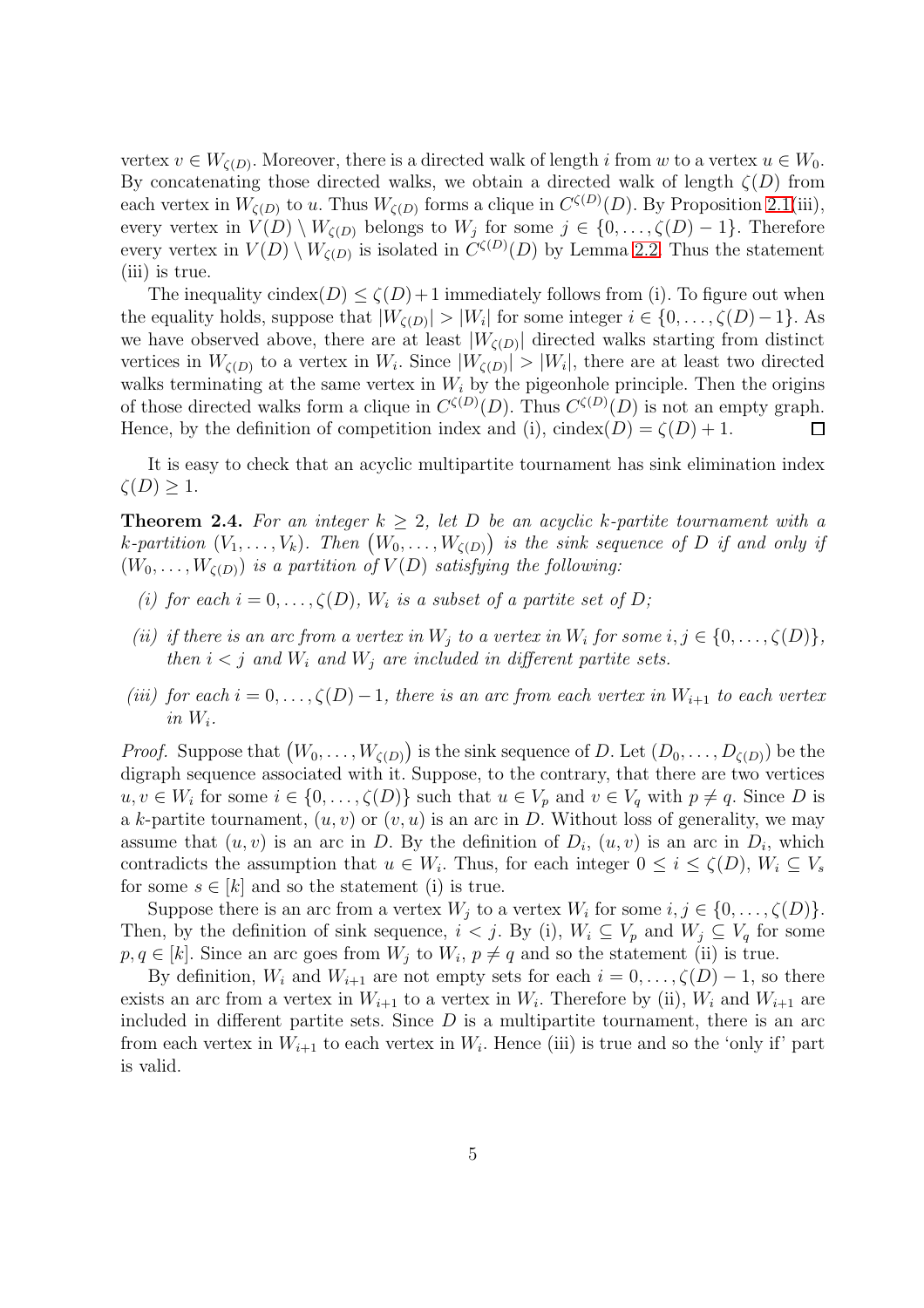Conversely, consider a partition  $(W_0, \ldots, W_{\zeta(D)})$  of  $V(D)$  satisfying (i), (ii), and (iii). By (ii), every vertex in  $W_0$  is a sink of D. Suppose that there is a sink v of D in  $V(D)\backslash W_0$ . Then, since  $\bigcup_{j=0}^{\zeta(D)} W_j = V(D)$ ,  $v \in W_i$  for some integer  $i \in [\zeta(D)]$ . By (iii),  $W_i$  and  $W_{i-1}$ are included in distinct partite sets. Since  $D$  is a multipartite tournament and (ii) is true, there is an arc from v to a vertex in  $W_{i-1}$ , which contradicts the choice of v. Therefore  $W_0$  is the set of sinks in D. By applying a similar argument to  $W_1$  of the subdigraph  $D_1$ induced by  $V(D) \setminus W_0$ , we may show that  $W_1$  is the set of sinks of  $D_1$ . Inductively, we may show that  $W_i$  is the set of sinks of the subdigraph of D induced by  $V(D) \setminus \bigcup_{j=0}^{i-1} W_j$ for  $i = 2, \ldots, \zeta(D)$ . Since  $(W_0, \ldots, W_{\zeta(D)})$  is a partition of  $V(D)$ , we may conclude that  $(W_0, \ldots, W_{\zeta(D)})$  is the sink sequence of D and so the 'if' part is true.  $\Box$ 

<span id="page-5-0"></span>**Corollary 2.5.** For an integer  $k > 2$ , let D be an acyclic k-partite tournament with a k-partition  $(V_1,\ldots,V_k)$ . If  $(W_0,\ldots,W_{\zeta(D)})$  is the sink sequence of D, then  $\zeta(D) \geq k-1$ where the equality holds if and only if  $W_i$  is a partite set of D for each  $i = 0, \ldots, \zeta(D)$ ;

*Proof.* Since D is acyclic,  $\bigcup_{i=0}^{\zeta(D)} W_i = V(D)$  by Proposition [2.1.](#page-3-1) By Theorem [2.4\(](#page-4-0)i),  $W_i$ is a subset of a partite set of D for each integer  $0 \leq i \leq \zeta(D)$ . If  $\zeta(D) < k-1$ , then there exists a partite set not containing  $W_i$  for any  $i \in \{0, \ldots, \zeta(D)\}\)$ , which is impossible. Thus  $\zeta(D) \geq k - 1$ . It is obvious that  $\zeta(D) = k - 1$  if and only if  $\{W_0, \ldots, W_{\zeta(D)}\} =$  $\{V_1, \ldots, V_k\}.$  $\Box$ 

If D is an acyclic k-partite tournament for an integer  $k \geq 3$ , then  $\zeta(D) \geq 2$  by Corollary [2.5](#page-5-0) and we have the following result.

<span id="page-5-2"></span>**Corollary 2.6.** Let D be an acyclic k-partite tournament for an integer  $k > 3$  and let  $(W_0, \ldots, W_{\zeta(D)})$  be the sink sequence of D. Then there is an integer  $i \in \{0, \ldots, \zeta(D)-2\}$ such that  $W_i$  and  $W_{i+2}$  are included in different partite sets.

*Proof.* Let  $(V_1, \ldots, V_k)$  be a k-partition of D. By Theorem [2.4\(](#page-4-0)iii),  $W_0$  and  $W_1$  are included in different partite sets. Without loss of generality, we may assume that  $W_0 \subseteq V_1$  and  $W_1 \subseteq V_2$ . Suppose, to the contrary, that  $W_i$  and  $W_{i+2}$  are included in the same partite set for each integer  $0 \leq i \leq \zeta(D) - 2$ . Then

$$
\bigcup_{0 \le i \le \zeta(D)/2} W_{2i} \subseteq V_1 \quad \text{and} \quad \bigcup_{0 \le i \le \zeta(D)-1)/2} W_{2i+1} \subseteq V_2.
$$

Therefore  $\bigcup_{i=0}^{\zeta(D)} W_i \subseteq V_1 \cup V_2$ . Since  $k \geq 3, V_3 \neq \emptyset$ . Thus  $\bigcup_{i=0}^{\zeta(D)} W_i \subsetneq V_1 \cup V_2 \cup V_3 \subseteq V(D)$ , which contradicts Proposition [2.1\(](#page-3-1)iii).  $\Box$ 

<span id="page-5-1"></span>**Lemma 2.7.** Let D be an acyclic k-partite tournament for an integer  $k > 3$  and let  $(W_0, \ldots, W_{\zeta(D)})$  be the sink sequence of D. For each integer  $1 \leq s \leq \zeta(D)$ , if there exist integers  $p, q \in \{0, \ldots, s\}$  with  $p > q$  such that  $W_p$  and  $W_q$  are included in different partite sets, then there exists a directed path of length  $s - p + q + 1$  from each vertex in  $W_s$  to each vertex in  $W_0$ .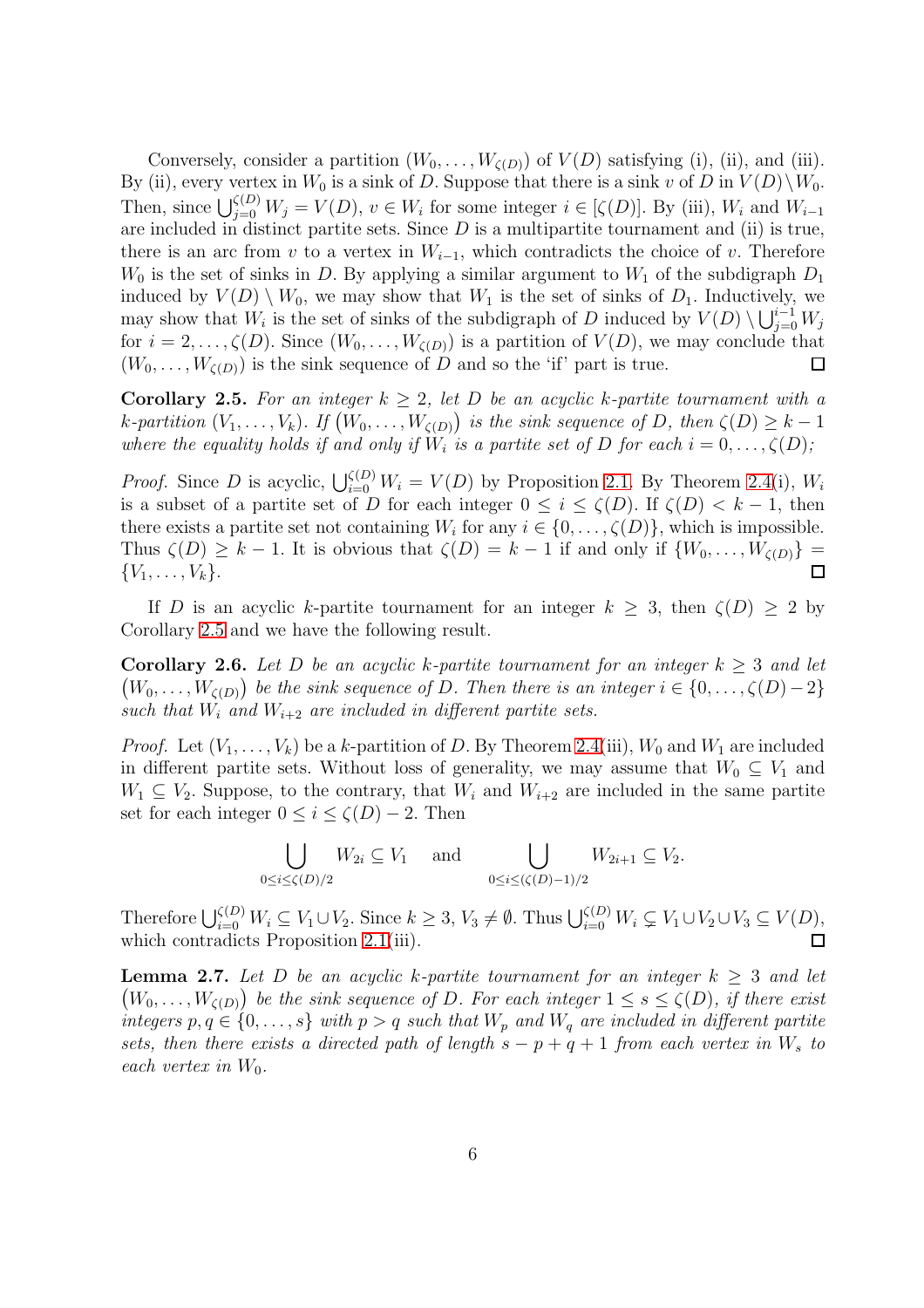*Proof.* Fix  $s \in \{1, \ldots, \zeta(D)\}\)$ . Suppose that there exist integers  $p, q \in \{0, \ldots, s\}$  with  $p > q$  such that  $W_p$  and  $W_q$  are included in different partite sets. Take vertices  $u \in W_s$ and  $x \in W_0$ . Now we take two vertices  $v \in W_p$  and  $w \in W_q$  so that  $u = v$  if  $p = s$ and  $w = x$  if  $q = 0$ . Since D is a multipartite tournament, every vertex in  $W_{i-1}$  is an out-neighbor of each vertex in  $W_i$  for each integer  $1 \leq i \leq \zeta(D)$ . Therefore, there exist a  $(u, v)$ -directed path P of length  $s - p$  and a  $(w, x)$ -directed path Q of length q. Since  $W_p$  and  $W_q$  are included in different partite sets, v and w are linked by an arc. Then, by Theorem [2.4\(](#page-4-0)ii),  $(v, w)$  is an arc of D. Thus  $P \to Q$  is a  $(u, x)$ -directed path of length  $(s - p) + 1 + q$ . Since u and x were arbitrarily chosen, the statement is true.  $\Box$ 

We recall that if D is an acyclic k-partite tournament for an integer  $k \geq 3$ , then  $\zeta(D) \geq 2.$ 

<span id="page-6-0"></span>**Theorem 2.8.** For an integer  $k > 3$ , let D be an acyclic k-partite tournament with the sink sequence  $(W_0, \ldots, W_{\zeta(D)})$ . Then the following are true:

- (i)  $C^{\zeta(D)}(D)$  is the union of the complete graph with the vertex set  $W_{\zeta(D)}$  and the empty graph with the vertex set  $V(D) \setminus W_{\zeta(D)}$ ;
- (ii)  $C^{\zeta(D)-1}(D)$  is the union of the complete graph with the vertex set  $W_{\zeta(D)} \cup W_{\zeta(D)-1}$ and the empty graph with the vertex set  $\bigcup_{i=0}^{\zeta(D)-2} W_i$ ;

(iii) if  $|W_{\zeta(D)}| \geq 2$ , then cindex(D) =  $\zeta(D) + 1$ , otherwise cindex(D) =  $\zeta(D)$ .

*Proof.* Take a vertex  $z \in W_0$ . By Theorem [2.4\(](#page-4-0)iii),  $W_0$  and  $W_1$  are included in different partite sets. Then, since  $0 < 1 \le \zeta(D) - 1$ , by Lemma [2.7,](#page-5-1) there exist

- (a) a directed path of length  $\zeta(D)$  from any vertex in  $W_{\zeta(D)}$  to z and
- (b) a directed path of length  $\zeta(D) 1$  from any vertex in  $W_{\zeta(D)-1}$  to z.

By (a),  $W_{\zeta(D)}$  forms a clique in  $C^{\zeta(D)}(D)$ . By Lemma [2.2,](#page-3-2) every vertex in  $\bigcup_{i=0}^{\zeta(D)-1} W_i$  is isolated in  $C^{\zeta(D)}(D)$ . By Proposition [2.1,](#page-3-1)  $\bigcup_{i=0}^{\zeta(D)-1} W_i = V(D) \setminus W_{\zeta(D)}$  and so the statement (i) is true.

Since D is a k-partite tournament with  $k \geq 3$ , there is an integer  $i \in \{0, \ldots, \zeta(D)-2\}$ such that  $W_i$  and  $W_{i+2}$  are included in different partite sets by Corollary [2.6.](#page-5-2) Thus, by Lemma [2.7,](#page-5-1) there is a directed path of length  $\zeta(D) - 1$  from each vertex in  $W_{\zeta(D)}$  to z. Hence, by (b), z is a  $(\zeta(D) - 1)$ -step common prey of each vertex in  $W_{\zeta(D)} \cup W_{\zeta(D)-1}$ and so  $W_{\zeta(D)} \cup W_{\zeta(D)-1}$  forms a clique in  $C^{\zeta(D)-1}(D)$ . By Lemma [2.2,](#page-3-2) every vertex in  $\bigcup_{i=0}^{(\zeta(D)-2)} W_i$  is isolated in  $C^{\zeta(D)-1}(D)$  and so, by Proposition [2.1,](#page-3-1) the statement (ii) is true.

<span id="page-6-1"></span>Suppose  $|W_{\zeta(D)}| \geq 2$ . Then, by the statement (i),  $C^{\zeta(D)}(D)$  is not empty. Since  $C^m(D)$ is empty for each integer  $m > \zeta(D)$  by Theorem [2.3\(](#page-3-0)i), cindex(D) is  $\zeta(D)+1$ . Now suppose  $|W_{\zeta(D)}| \leq 1$ . Then, since D is acyclic,  $|W_{\zeta(D)}| = 1$  and so, by the statements (i) and (ii),  $\widetilde{\zeta(D)} \leq 1$ .  $C^{(\mathcal{L})}(D)$  is empty and  $C^{(\mathcal{L})-1}(D)$  is not empty, respectively. Since  $C^m(D)$  is empty for each integer  $m > \zeta(D)$  by Theorem [2.3\(](#page-3-0)i), cindex(D) is  $\zeta(D)$ . Therefore the statement (iii) is true.  $\Box$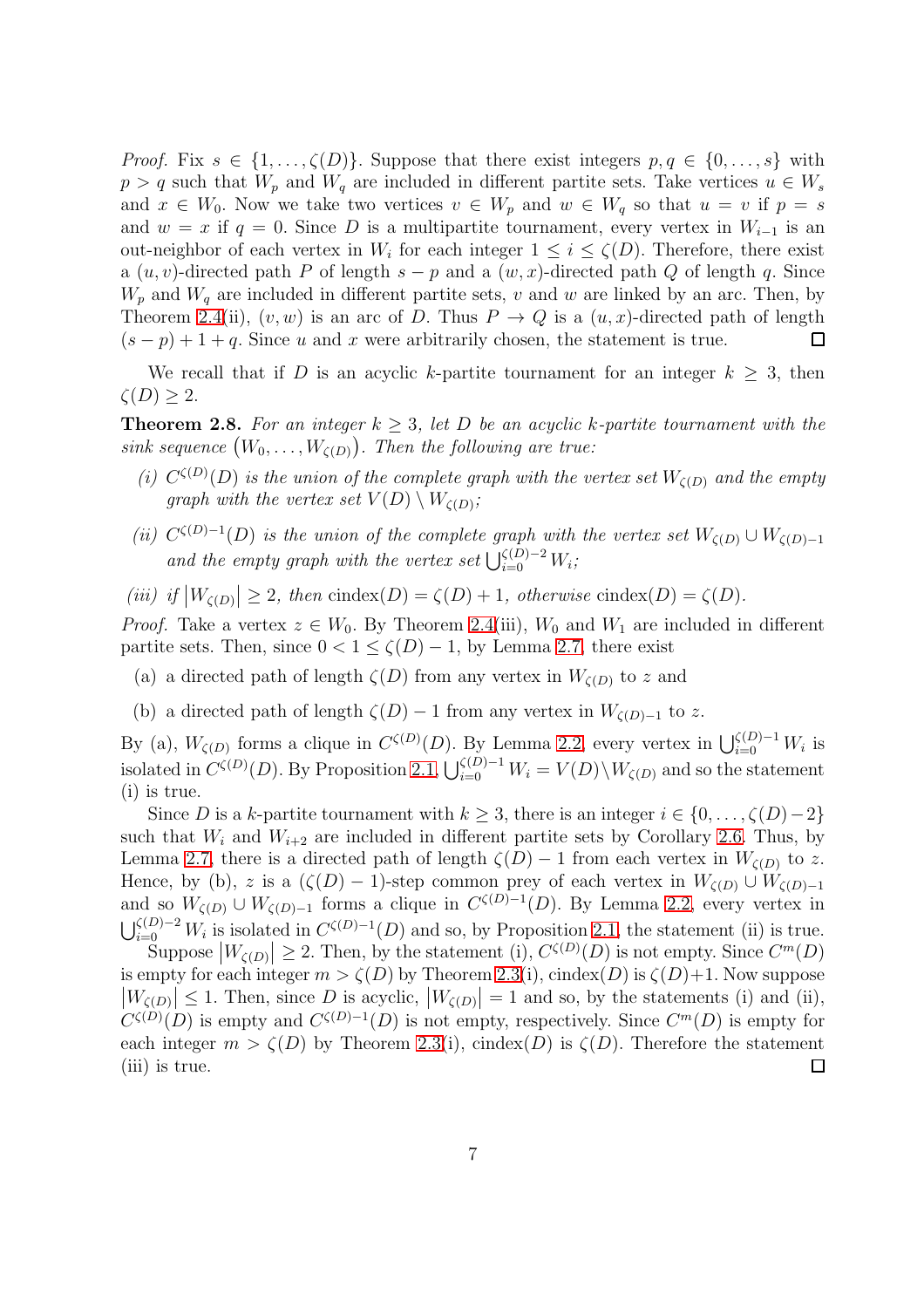## 3 Multipartite tournaments with sinks and directed cycles

If a digraph D is acyclic, then  $C^m(D)$  is empty for any integer  $m > \zeta(D)$  and so the competition period of  $D$  is 1 (Theorem [2.3\)](#page-3-0). In addition, Cho and Kim [\[5\]](#page-18-8) showed that a digraph without sinks has competition period 1. In this vein, this section studies the competition period of a multipartite tournament having a sink and a directed cycle. By the way, Eoh *et al.* [\[9\]](#page-18-11) showed that if  $C^{M}(D)$  is an empty graph for a digraph D and a positive integer M, then so is  $C^m(D)$  for any positive integer  $m \geq M$ . Therefore, if  $C^M(D)$ is an empty graph for a digraph  $D$  and a positive integer  $M$ , then the competition period of  $D$  is 1. As a matter of fact, in the case of a multipartite tournament  $D$ , having a sink and a directed cycle guarantees that  $C<sup>m</sup>(D)$  is not empty for every positive integer m by the following proposition.

<span id="page-7-1"></span>**Proposition 3.1.** If a multipartite tournament D has a sink and a directed cycle, then  $C^m(D)$  is not empty for every positive integer m.

*Proof.* Suppose that a k-partite tournament D for an integer  $k \geq 2$  has a sink x and a directed cycle  $C := v_0v_1 \cdots v_{l-1}v_0$  for some integer  $l \geq 3$ . Let  $(V_1, \ldots, V_k)$  be a k-partition of D. Without loss of generality, we may assume that  $x \in V_1$ . Since  $V_1$  is a partite set of D, there exist at least two vertices of  $V(C) \setminus V_1$ . Let  $v_i$  and  $v_j$  be vertices of  $V(C) \setminus V_1$  for some two distinct integers  $i, j \in \{0, 1, \ldots, l-1\}$ . Since D is a k-partite tournament and x is a sink,  $(v_i, x)$  and  $(v_j, x)$  are arcs of D. Then  $v_i$  and  $v_j$  are adjacent in  $C(D)$ . Since  $v_i$ and  $v_j$  are on C,  $v_{i-m+1}$  and  $v_{j-m+1}$  are adjacent in  $C^m(D)$  for every positive integer m (all the subscripts are reduced to modulo l). Hence  $C^m(D)$  is not empty for every positive integer m.  $\Box$ 

In the following, we shall show that if a multipartite tournament D has a sink and a directed cycle, then the competition period of  $D$  is at most three, which is our main result. To do so, we need several theorems and lemmas.

<span id="page-7-0"></span>**Theorem 3.2** ([\[10\]](#page-18-13)). Let D be a k-partite tournament with  $k \geq 3$ . Then D contains a directed cycle of length 3 if and only if there exists a directed cycle in D which contains vertices from at least three partite sets.

Given a digraph  $D$ , we call a directed cycle of length at least 4 in  $D$ , a *directed hole* if it is an induced subdigraph of D.

We note that a directed hole of length 4 in a multipartite tournament  $D$  is of the form  $v_0 \to v_1 \to v_2 \to v_3 \to v_0$  such that  $\{v_0, v_2\} \subseteq X$  and  $\{v_1, v_3\} \subseteq Y$  for some distinct partite sets  $X$  and  $Y$  of  $D$ .

Given a multipartite tournament  $D$ , if a directed walk contains vertices which induce a directed cycle of length 3 in D (resp. a directed hole of length 4 in D), then we say that it is of Type 1 (resp. Type 2).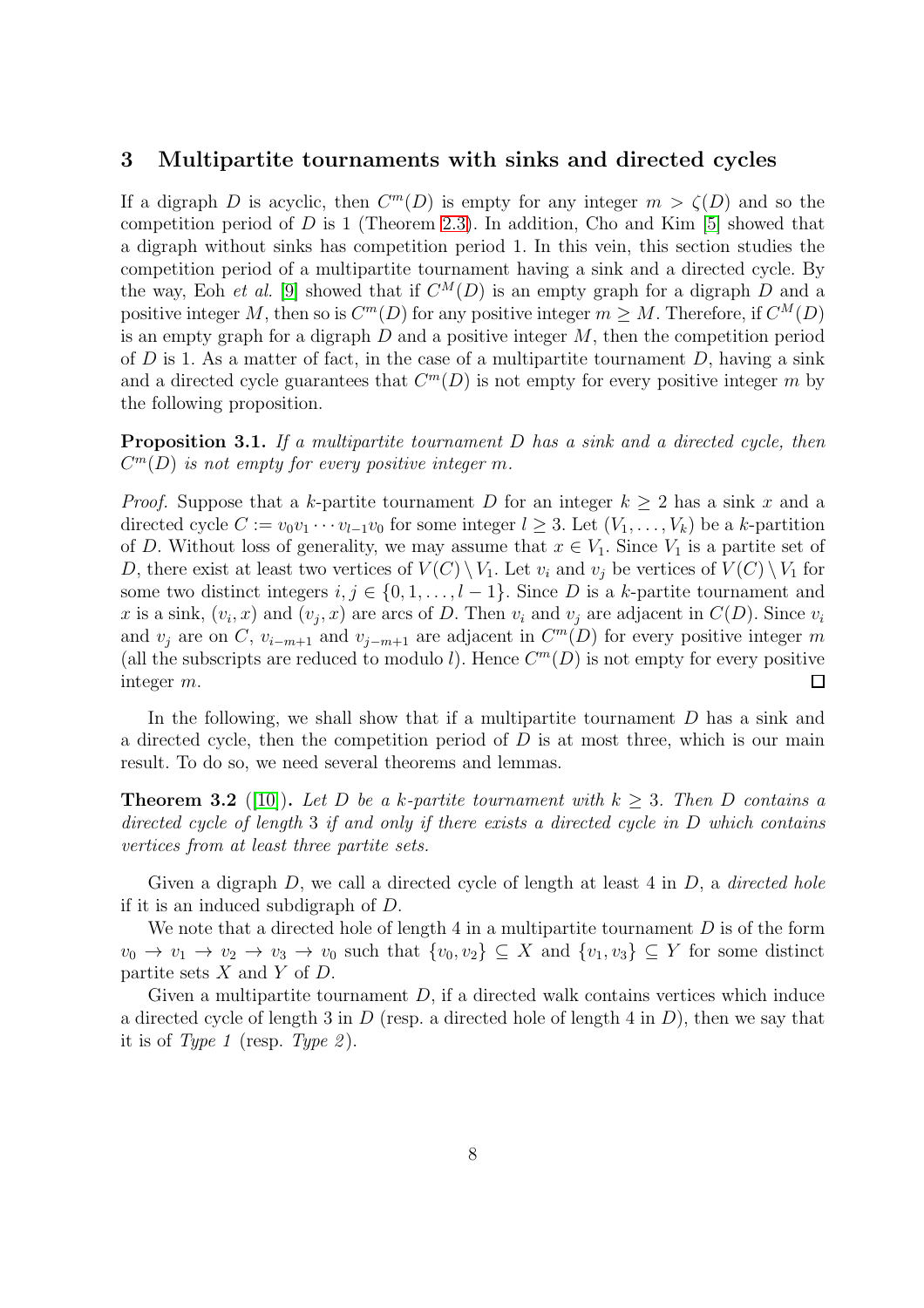<span id="page-8-2"></span>**Lemma 3.3.** Let D be a multipartite tournament of order  $n \geq 3$ . Then any directed walk of length at least n in D is of Type 1 or Type 2.

*Proof.* Let Q be a directed walk of length at least n in D. Since the length of Q is greater than or equal to the number of vertices of D, Q contains a directed cycle  $C := u_0 \to u_1 \to$  $u_2 \to \cdots \to u_{l-1} \to u_0$  for an integer  $l \geq 3$ .

Case 1. There are at least 3 vertices on  $C$  which belong to distinct partite sets in  $D$ . We may apply Theorem [3.2](#page-7-0) to the multipartite tournament induced by  $V(C)$  to conclude that there is a directed cycle of length 3 all of whose vertices are on C. Then it is easy to check that Q is of Type 1.

Case 2. There exist two distinct partite sets X and Y in D such that  $V(C) \subseteq X \cup Y$ . Then l is even, so  $l \geq 4$ . Without loss of generality, we may assume that a vertex on C with an even index belongs to X and a vertex on C with an odd index belongs to Y. Since D is a k-partite tournament, there is an arc between  $u_i$  and  $u_{l-i-1}$  for each integer  $0 \le i \le l/2 - 1$ . Since  $(u_{l-1}, u_0) \in A(D)$  and C is a directed cycle,  $(u_i, u_{l-i-1})$ is an arc in D for some  $i \in \{1, \ldots, l/2-1\}$ . We may regard i as the smallest index among  $1, \ldots, l/2-1$  such that  $(u_i, u_{l-i-1})$  is an arc in D. Then  $(u_{l-i}, u_{i-1}) \in A(D)$  and  $C' := u_{i-1} \to u_i \to u_{i-i-1} \to u_{i-i} \to u_{i-1}$  is a directed hole of length 4 in D. Thus Q is of Type 2.  $\Box$ 

We note that a multipartite tournament has a sink if and only if the sink elimination index is greater than or equal to one. In the following five results prior to our main result, we examine lengths of directed walks from a vertex in  $D_{\zeta(D)}$  to a vertex in  $\bigcup_{I=0}^{\zeta(D)-1} W_i$ where  $(W_0, \ldots, W_{\zeta(D)})$  is the sink sequence of a multipartite tournament D with a directed cycle and  $\zeta(D) \geq 1$ .

<span id="page-8-0"></span>**Lemma 3.4.** Let D be a multipartite tournament. Suppose that there exists a  $(u, v)$ directed walk of Type 1 of length  $\ell$  for some vertices u and v. Then there is a  $(u, v)$ -directed walk of length  $\ell + 3m$  for each nonnegative integer m.

*Proof.* Let Z be a  $(u, v)$ -directed walk of length  $\ell$  that contains three vertices which induce a directed cycle C of length 3 in D. Let x be a vertex on C,  $Z_1$  be a  $(u, x)$ -section of Z, and  $Z_2$  be the  $(x, v)$ -section of Z obtained by cutting  $Z_1$  away from Z. We may assume that the sequence representing C starts at x. Then, for a nonnegative integer  $m$ , we may create a  $(u, v)$ -directed walk of length  $\ell + 3m$  in such a way that we traverse  $Z_1, C$  as many as m times, and then  $Z_2$ .  $\Box$ 

<span id="page-8-1"></span>**Lemma 3.5.** Let D be a multipartite tournament with the sink elimination index  $\zeta(D) \geq$ 1 and the sink sequence  $(W_0, \ldots, W_{\zeta(D)})$ . For a vertex u, suppose that there exists a  $(u, w)$ -directed walk Z of Type 2 of length  $\ell$  for some vertex w such that (i) w belongs to  $\bigcup_{i=0}^{\zeta(D)-1}W_i$  or (ii) there exists a directed hole of length 4 such that its four vertices are on Z and w does not belong to any of two partite sets which the four vertices belong to. Then there exists a positive integer N such that for each integer  $m \geq N$ , there is a  $(u, w)$ -directed walk of length  $\ell + 2m$ .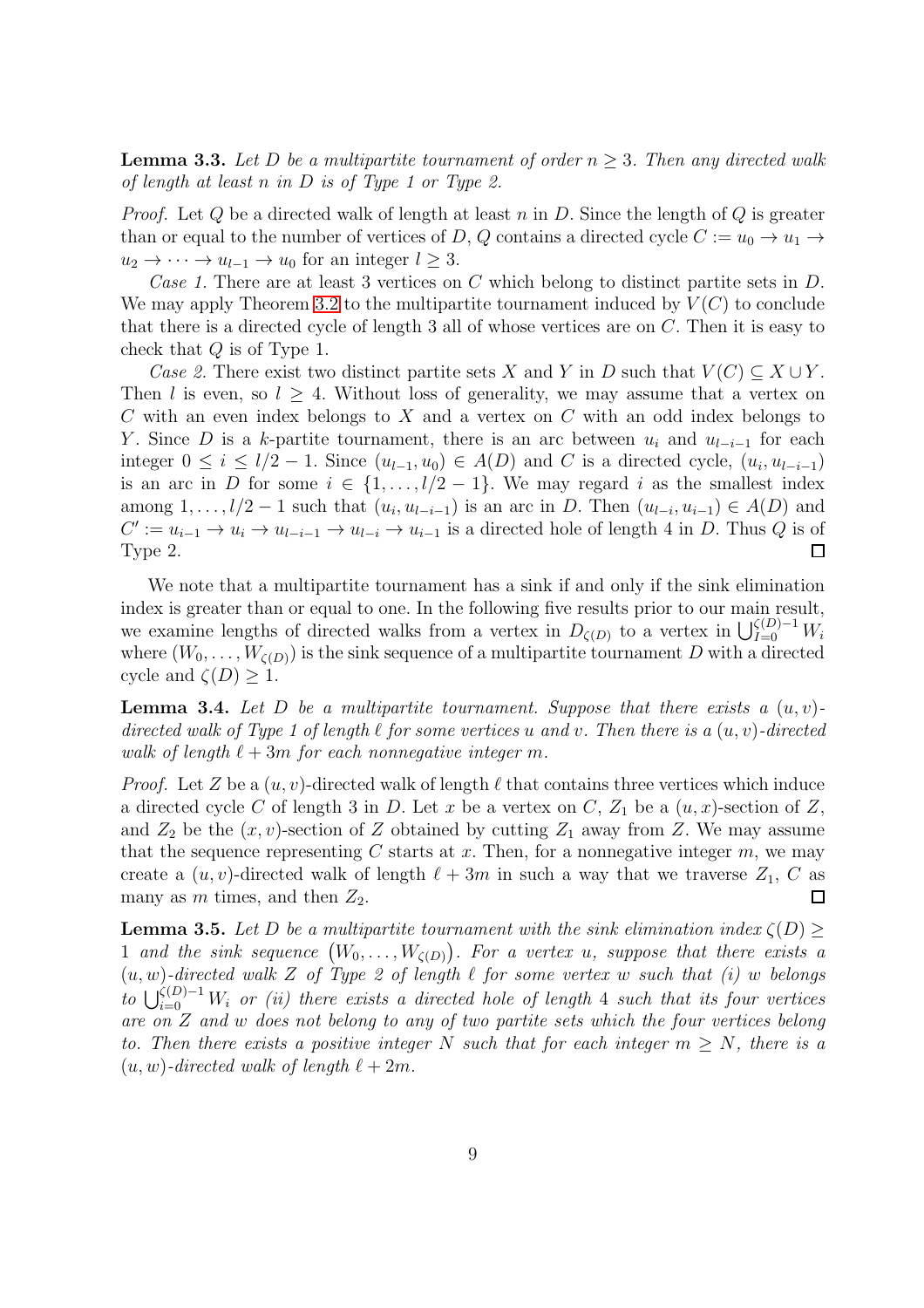Proof. Since Z is of Type 2, there are four vertices on Z which induce a directed hole  $H := v_0 \to v_1 \to v_2 \to v_3 \to v_0$  of length 4 in D. Then there exist two distinct partite sets X and Y of D such that  $\{v_0, v_2\} \subseteq X$  and  $\{v_1, v_3\} \subseteq Y$ . If the case (ii) of the lemma statement happens, we may assume that H is the hole mentioned in the case. Let  $Z_1$  be a  $(u, v_0)$ -section of Z, and  $Z_2$  be the  $(v_0, w)$ -section of Z obtained by cutting  $Z_1$  away from Z. We denote the lengths of  $Z_1$  and  $Z_2$  by  $\ell_1$  and  $\ell_2$ , respectively.

Case 1. There exists a vertex z on  $Z_2$  which does not belong to  $X \cup Y$ . Let  $Z_3$  be a  $(v_0, z)$ -section of  $Z_2$ , and  $Z_4$  be the  $(z, w)$ -section of  $Z_2$  obtained by cutting  $Z_3$  away from  $Z_2$ . We denote the lengths of  $Z_3$  and  $Z_4$  by  $\ell_3$  and  $\ell_4$ , respectively. We consider the two subcases:  $(v_i, z) \in A(D)$  for each  $i = 0, 1, 2, 3$ ; there is an arc  $(z, v)$  for some vertex v on H. Suppose  $(v_i, z) \in A(D)$  for each  $i = 0, 1, 2, 3$  and fix a positive integer  $\alpha$ . Then, traverse the directed walk  $Z_1$ , go around H as many times as desired, depart it at an appropriate vertex on H to reach z by an arc, and traverse  $Z_4$ . This creates a  $(u, w)$ -directed walk of length  $\ell_1 + \alpha + \ell_4$ .

Now suppose that there is an arc  $(z, v)$  for some vertex v on H. Let  $D^*$  be the subdigraph of D induced by  $V(Z_3) \cup V(H)$ . Then  $D^*$  contains vertices from at least three partite sets. Since  $D^*$  is a multipartite tournament,  $D^*$  contains a directed cycle C of length 3 by Theorem [3.2.](#page-7-0) Moreover, the directed walk  $Z_3$ , the arc  $(z, v)$ , and  $(v, v_0)$ -section of H form a closed directed walk Q in D<sup>∗</sup>. Then  $V(Q) \cup V(H) = V(D^*)$  and  $V(Q) \cap V(H) \neq \emptyset$ , so  $D^*$  is strongly connected. Since  $D^*$  contains the directed cycles C of length 3 and H of length 4, we may conclude that  $D^*$  is primitive. Thus, for any  $\beta \geq \exp(D^*)$ , there is a  $(v_0, z)$ -directed walk of length  $\beta$  and so there is a  $(u, w)$ -directed walk of length  $\ell_1 + \beta + \ell_4$ .

Since  $\ell_1 + \ell_4 \leq \ell$  and  $\alpha$  and  $\beta$  were arbitrarily chosen among the positive integers bounded below, we have shown in both subcases that there exists a sufficiently large N such that there is a  $(u, w)$ -directed walk of length  $\ell + 2m$  for each integer  $m \geq N$ .

Case 2. Every vertex on  $Z_2$  belongs to  $X \cup Y$ . Then the case (i) of the lemma statement happens, that is,  $w \in \bigcup_{i=0}^{(D)-1} W_i$ . Let  $j = 0$  if  $w \in Y$  and  $j = 1$  if  $w \in X$ . Then  $2m + j + 1$  and  $\ell_2$  have the same parity. For,  $\ell_2$  is odd if  $w \in Y$  and  $\ell_2$  is even if  $w \in X$  since  $v_0 \in X$  and  $Z_2$  is a  $(v_0, w)$ -directed walk whose vertices belong to  $X \cup Y$ . Furthermore, w and any of  $v_j, v_{j+2}$  belong to distinct partite sets. Since  $w \in \bigcup_{i=0}^{\zeta(D)-1} W_i$ and  $\{v_0, v_1, v_2, v_3\} \subseteq V(D_{\zeta(D)})$ , there are arcs  $(v_j, w)$  and  $(v_{j+2}, w)$  in D. Now let

$$
\Theta_i = Z_1 \to H_i \to H' \to w
$$

where H' denotes the  $(v_0, v_j)$ -section of H and  $H_i$  means the directed walk obtained by going around H *i* times, for a nonnegative integer *i*. Then  $\Theta_i$  is a  $(u, w)$ -directed walk in D. For a nonnegative integer i, we denote by  $\Lambda_i$  the directed walk obtained from  $\Theta_i$  by replacing the arc  $(v_j, w)$  with the directed path  $v_j \to v_{j+1} \to v_{j+2} \to w$ . Then the lengths of  $\Theta_i$  and  $\Lambda_i$  are  $\ell_1 + 4i + j + 1$  and  $\ell_1 + 4i + j + 3$ , respectively, for each nonnegative integer *i*. Accordingly, we have shown that there is a  $(u, w)$ -directed walk of length  $\ell_1 + 2m + j + 1$ for each nonnegative integer m. Since  $2m + j + 1$  and  $\ell_2$  have the same parity, we have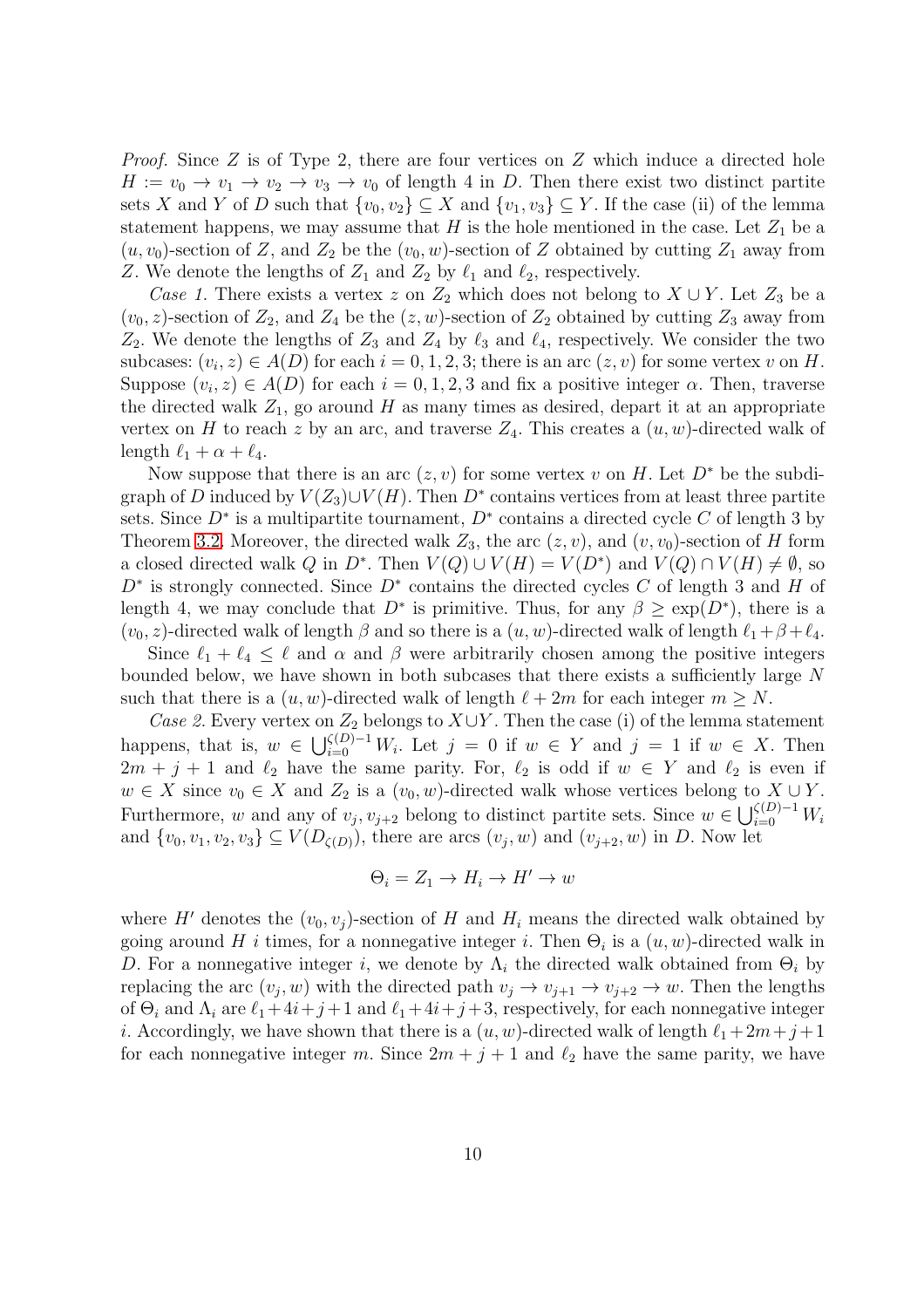actually shown that there exists  $(u, w)$ -directed walk of length  $\ell + 2m$  for each nonnegative integer m.  $\Box$ 

Let  $p_1, \ldots, p_t$  be positive integers with  $gcd(p_1, \ldots, p_t) = 1$ . The Frobenius number of  $p_1, \ldots, p_t$  is the largest integer b for which the Frobenius equation

$$
p_1x_1 + \cdots + p_tx_t = b
$$

has no nonnegative integer solution  $(x_1, \ldots, x_t)$ . The number b is denoted by  $F(p_1, \ldots, p_t)$ .

<span id="page-10-0"></span>**Lemma 3.6.** Let D be a multipartite tournament with the sink elimination index  $\zeta(D) > 1$ and the sink sequence  $(W_0, \ldots, W_{\zeta(D)})$ . For a vertex  $u \in V(D_{\zeta(D)})$ , suppose that there exists a  $(u, w)$ -directed walk of length  $\ell$  for some vertex  $w \in \bigcup_{i=0}^{\zeta(D)-1} W_i$  such that its sequence contains both a directed cycle of length 3 and a directed hole of length 4. Then there exists a positive integer N such that for each integer  $m \geq N$ , there is a  $(u, w)$ -directed walk of length  $\ell + m$ .

*Proof.* Let Z be a  $(u, w)$ -directed walk of length  $\ell$  whose sequence contains a directed cycle C of length 3 and a directed hole  $H$  of length 4. If (i) the sequence of C appears before that of H on Z, then there exists a vertex on H such that, on Z, all the vertices on  $C$  appear before it and all the vertices on  $H$  appear after it. We denote such a vertex by x. Suppose that (ii) the sequence of H appears before that of C on Z. Since the vertices on  $H$  belong to two distinct partite sets and the vertices on  $C$  belong to three distinct partite sets, there exists a vertex  $y$  on  $C$  which does not belong to any of two partite sets which contain the vertices on  $H$ .

Now we denote by v the vertex x if (i) happens, and the vertex y if (ii) occurs. Let  $Z_1$  be a  $(u, v)$ -section of Z, and  $Z_2$  be the  $(v, w)$ -section of Z obtained by cutting  $Z_1$  away from Z. We denote the lengths of  $Z_1$  and  $Z_2$  by  $\ell_1$  and  $\ell_2$ , respectively. Fix a nonnegative integer t. Since  $F(2, 3) = 1$ , there exist nonnegative integers  $m_1, m_2$  such that  $t = 3m_1 + 2m_2 - 2$ .

Consider the case (i). Then  $v = x$ . Since  $Z_1$  is a  $(u, v)$ -directed walk of Type 1, by Lemma [3.4,](#page-8-0) there exists a  $(u, v)$ -directed walk  $Q_1$  of length  $\ell_1 + 3m_1$ . Since  $Z_2$  is a  $(v, w)$ -directed walk of Type 2, by Lemma [3.5,](#page-8-1) there exists a positive integer  $N'$  such that there is a  $(v, w)$ -directed walk  $Q_2$  of length  $\ell_2 + 2(m_2 + N')$ . Then  $Q_1 \to Q_2$  is a  $(u, w)$ -directed walk of length

$$
(\ell_1 + 3m_1) + (\ell_2 + 2(m_2 + N')) = \ell + 2N' + 2 + (3m_1 + 2m_2 - 2) = \ell + 2N' + 2 + t.
$$

Consider the case (ii). Then  $v = y$ . By Lemma [3.5,](#page-8-1) there exists a positive integer  $N''$  such that there is a  $(u, v)$ -directed walk  $Q'_1$  of length  $\ell_1 + 2(m_2 + N'')$ . By applying Lemma [3.4](#page-8-0) to the  $(v, w)$ -directed walk  $C \to Z_2$ , there exists a  $(v, w)$ -directed walk  $Q'_2$  of length  $3 + \ell_2 + 3m_1$ . Then  $Q'_1 \to Q'_2$  is a  $(u, w)$ -directed walk of length

$$
(\ell_1 + 2(m_2 + N'')) + (3 + \ell_2 + 3m_1) = \ell + 2N'' + 5 + (3m_1 + 2m_2 - 2) = \ell + 2N'' + 5 + t.
$$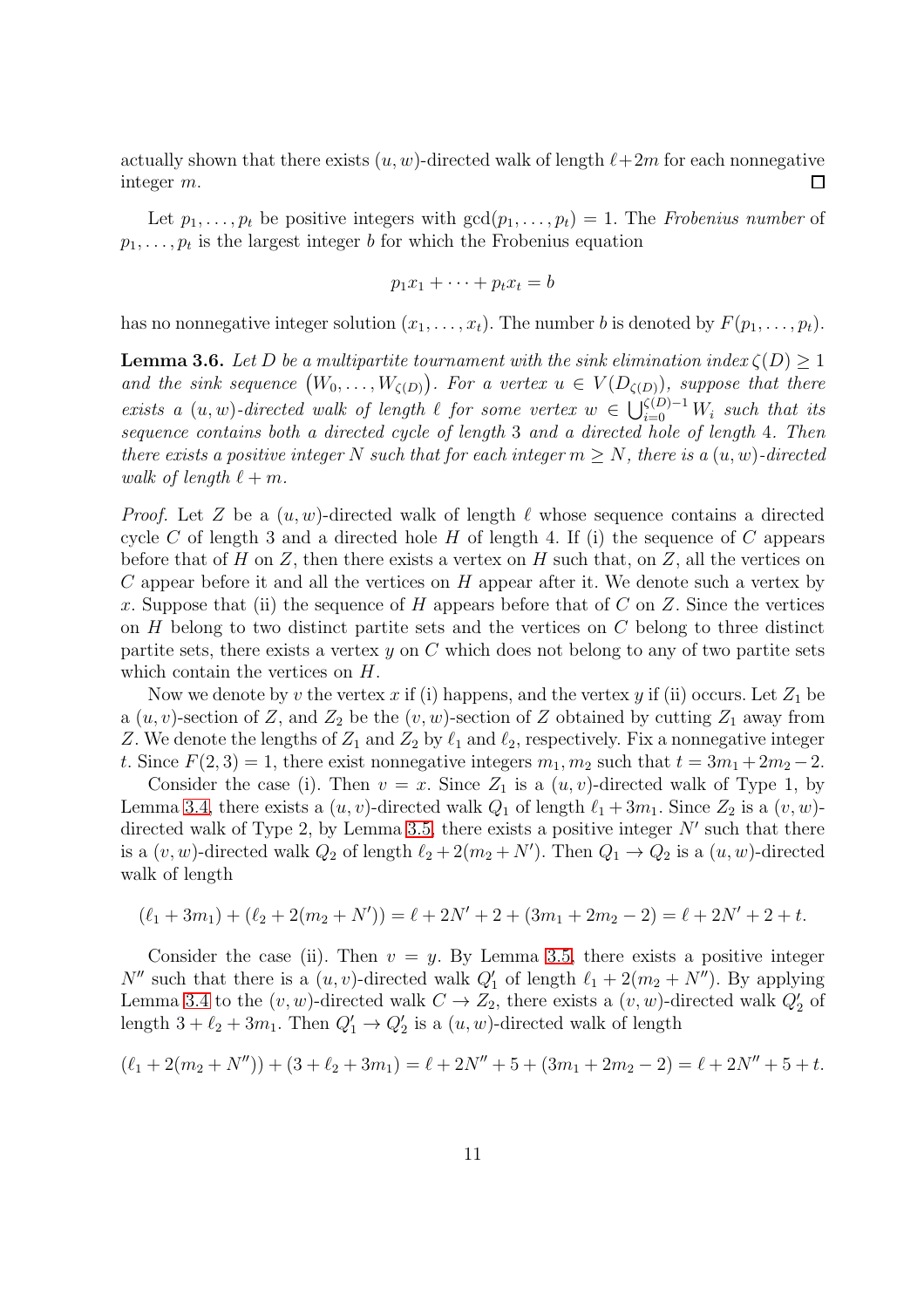Let

$$
N = \begin{cases} 2N' + 2, & \text{if } v = x; \\ 2N'' + 5, & \text{if } v = y. \end{cases}
$$

Then, since  $t$  was chosen as an arbitrary nonnegative integer, we have shown that, for each integer  $m > N$ , there is a  $(u, w)$ -directed walk of length  $l + m$ .  $\Box$ 

<span id="page-11-1"></span>**Lemma 3.7.** Let  $D$  be a multipartite tournament with a directed cycle, the sink elimination index  $\zeta(D) \geq 1$ , and the sink sequence  $(W_0, \ldots, W_{\zeta(D)})$ . For a vertex  $u \in V(D_{\zeta(D)})$ , suppose that there exist a  $(u, w_1)$ -directed walk  $Q_1$  of Type 1 and a  $(u, w_2)$ -directed walk  $Q_2$  of Type 2 for some vertices  $w_1, w_2 \in \bigcup_{i=0}^{\zeta(D)-1} W_i$ . Then there exists a positive integer N such that there is a  $(u, w)$ -directed walk of length  $\ell$  for each vertex  $w \in \bigcup_{i=0}^{\zeta(D)-1} W_i$  and any integer  $\ell \geq N$ .

*Proof.* Take  $w \in \bigcup_{i=0}^{\zeta(D)-1} W_i$ . Let C be a directed cycle of length 3 in D induced by three vertices in  $Q_1$  and H be a directed hole of length 4 in D induced by four vertices in  $Q_2$ . Then there are three distinct partite sets of D to which the vertices on C belong. Since the vertices on  $H$  belong to two distinct partite sets, there must be an arc linking a vertex x on C and a vertex y on H. Moreover, there exist an arc from a vertex  $y'$  on H to w and an arc from a vertex  $x'$  on C to w since  $w \in \bigcup_{i=0}^{\zeta(D)-1} W_i$  and the vertices on directed cycles belong to  $V(D_{\zeta(D)})$ .

If  $(x, y) \in A(D)$  (resp.  $(y, x) \in A(D)$ ), then a  $(u, x)$ -section of  $Q_1$ , C starting at x, the arc  $(x, y)$ , H starting at y, the  $(y, y')$ -section of H, and the arc  $(y', w)$  (resp. a  $(u, y)$ section of  $Q_2$ , H starting at y, the arc  $(y, x)$ , C starting at x, the  $(x, x')$ -section of C, and the arc  $(x', w)$  form a  $(u, w)$ -directed walk  $Z_w$  whose sequence contains both a directed cycle of length 3 and a directed hole of length 4. Then there exists a positive integer  $N_w$ such that, for each integer  $m \geq N_w$ , there is a  $(u, w)$ -directed walk of length  $\ell_w + m$  by Lemma [3.6](#page-10-0) where  $\ell_w$  is the length of  $Z_w$ . If we denote by N the maximum of such integers  $\ell_w + N_w$ , there exists a  $(u, w)$ -directed walk of length  $\ell$  for each vertex  $w \in \bigcup_{i=0}^{\zeta(D)-1} W_i$ and each integer  $\ell \geq N$ .

<span id="page-11-0"></span>**Theorem 3.8.** Let  $D$  be a multipartite tournament with a directed cycle, the sink elimination index  $\zeta(D) \geq 1$ , and the sink sequence  $(W_0, \ldots, W_{\zeta(D)})$ . Then, for each vertex  $w \in \bigcup_{i=0}^{\zeta(D)-1} W_i$ , one of the following properties is true:

- (i) for every vertex u in  $D_{\zeta(D)}$ , there is a  $(u, w)$ -directed walk of Type 1;
- (ii) for every vertex u in  $D_{\zeta(D)}$ , there is a  $(u, w)$ -directed walk of Type 2.

*Proof.* Suppose that D has n vertices and fix vertex  $w \in \bigcup_{i=0}^{\zeta(D)-1} W_i$ . Since D has a directed cycle,  $n \geq 3$ . We fix  $u \in V(D_{\zeta(D)})$ . Since  $D_{\zeta(D)}$  has no sinks, there is a directed walk  $Q_u$  in  $D_{\zeta(D)}$  of length at least n starting at u. Since  $D_{\zeta(D)}$  is a subdigraph of D,  $Q_u$ is a directed walk in D. By Lemma [3.3,](#page-8-2)  $Q_u$  is of Type 1 or Type 2. Then  $Q_u$  contains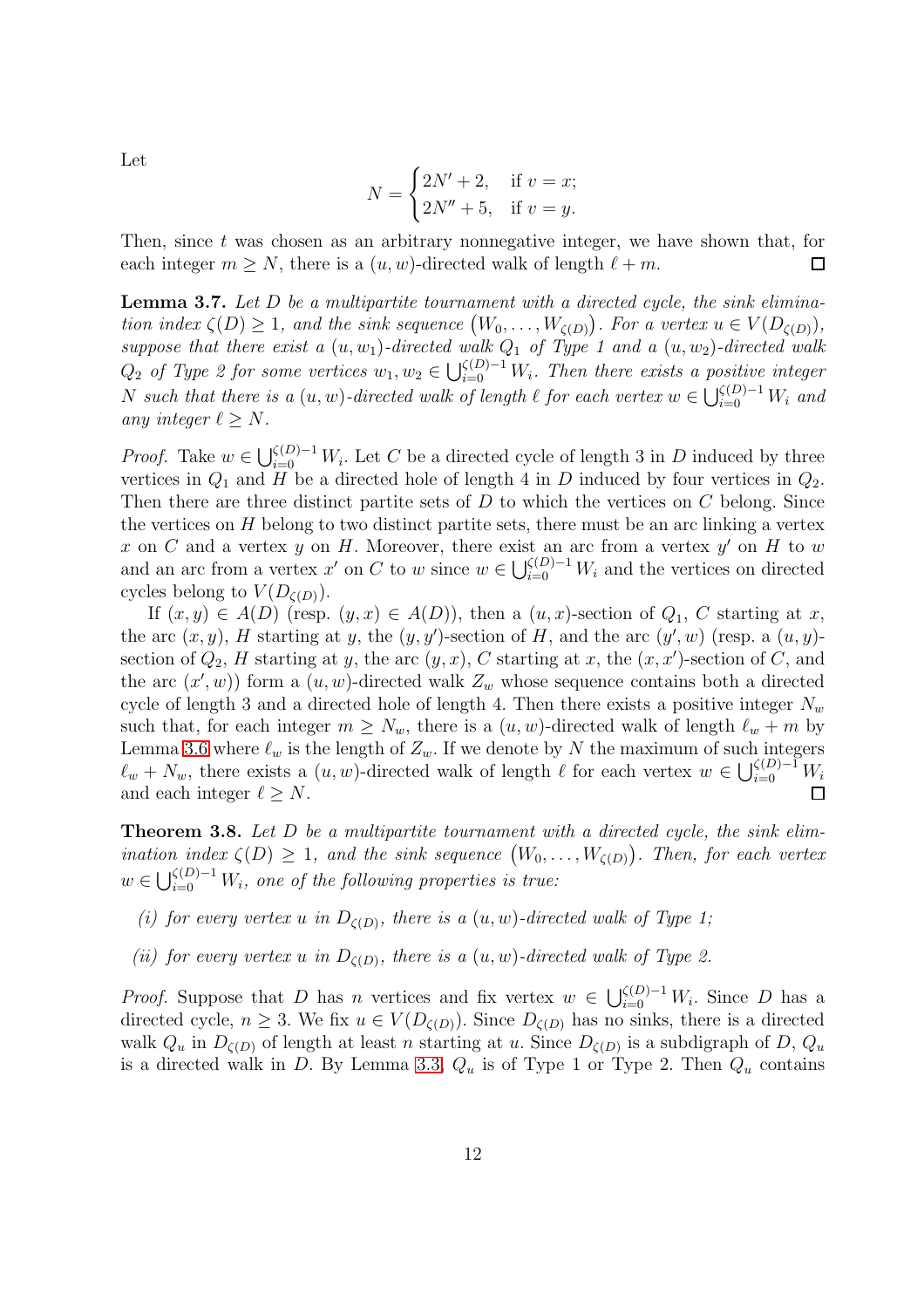vertices which induce a directed cycle  $C_u$  in D which has a length 3 or is a directed hole of length 4. Since the vertices on  $C_u$  belong to at least two distinct partite sets, there must be a vertex  $y_u$  on  $C_u$  which belongs to a partite set distinct from the one to which w belongs. Since D is a multipartite tournament, there must be an arc linking  $y_u$  and w. Yet,  $w \in \bigcup_{i=0}^{\zeta(D)-1} W_i$  implies  $(y_u, w) \in A(D)$ . Then the  $(u, y_u)$ -section of  $Q_u, C_u$  starting at  $y_u$ , and the arc  $(y_u, w)$  form a  $(u, w)$ -directed walk of Type 1 or Type 2 in D. Thus we have shown that

( $\star$ ) for every vertex u in  $D_{\zeta(D)}$ , there is a  $(u, w)$ -directed walk of Type 1 or Type 2.

For every vertex u in  $D_{\zeta(D)}$ , if there exist a  $(u, w)$ -directed walk of Type 1 and a  $(u, w)$ -directed walk of Type 2, then the theorem statement is immediately true.

Now suppose that there exists a vertex v in  $D_{\zeta(D)}$  such that either there is no  $(v, w)$ directed walk of Type 1 or there is no  $(v, w)$ -directed walk of Type 2. Then, by Lemma [3.3,](#page-8-2) every  $(v, w)$ -directed walk of length at least n is of Type 2 or every  $(v, w)$ -directed walk of length at least n is of Type 1. We assume the latter. Then, by  $(\star)$ , there exists a  $(v, w)$ -directed walk  $Z_v$  of Type 1. Then  $Z_v$  contains vertices which induce a directed cycle C of length 3 in D. In the following, we will show that for every vertex u in  $D_{\zeta(D)}$ , there is a  $(u, w)$ -directed walk of Type 1. Take a vertex u in  $D_{\zeta(D)}$ . By  $(\star)$ , there is a  $(u, w)$ -directed walk of Type 1 or Type 2. If there is a  $(u, w)$ -directed walk of Type 1, then there is nothing to prove. Now suppose that there exists a  $(u, w)$ -directed walk  $Z_u$ of Type 2. Then  $Z_u$  contains vertices which induce a directed hole H of length 4 in D and each vertex on  $H$  belongs to one of two distinct partite sets of  $D$ . Since the vertices on C belong to three distinct partite sets, there must be an arc between a vertex  $x$  on  $C$ and a vertex y on H. Yet, since no directed walk of Type 2 starting at v exists,  $(y, x)$  is an arc in D. Now, a  $(u, y)$ -section of  $Z_u$ , the arc  $(y, x)$ , C starting at x, an  $(x, w)$ -section of  $Z_v$  form a  $(u, w)$ -directed walk of Type 1. Therefore we have shown that (i) is true. By applying a similar argument, one can show that (ii) is true in the former case.  $\Box$ 

Let  $D$  be a multipartite tournament with a directed cycle, the sink elimination index  $\zeta(D) \geq 1$ , and the sink sequence  $(W_0, \ldots, W_{\zeta(D)})$ . Then we say that a vertex in  $\bigcup_{i=0}^{j-1} W_i$ is of Type 1 (resp. Type 2) if (i) (resp. (ii)) of the above theorem is true. By the same theorem, each vertex in  $\bigcup_{i=0}^{j-1} W_i$  is of Type 1 or Type 2.

<span id="page-12-0"></span>**Theorem 3.9.** If a k-partite tournament  $D$  has a sink and a directed cycle for an integer  $k > 2$ , then the competition period of D is at most three. Especially, if  $k = 2$ , then the competition period of D is at most two.

*Proof.* Let  $D$  be a k-partite tournament with a sink and a directed cycle for an integer  $k \geq 2$ . Since D has a sink and a directed cycle,  $\zeta(D) \geq 1$ . Let  $(W_0, \ldots, W_{\zeta(D)})$  be the sink sequence of D and  $\mathcal{U}_{\zeta(D)} = \bigcup_{i=0}^{\zeta(D)-1} W_i$ . Since D has a directed cycle,  $W_{\zeta(D)} = \emptyset$  by Proposition [2.1.](#page-3-1) By Proposition [3.1,](#page-7-1)  $C<sup>m</sup>(D)$  is not empty for every positive integer m. If  $u \in \mathcal{U}_{\zeta(D)}$ , then u has no m-step prey for any integer  $m \geq \zeta(D)$  by Lemma [2.2.](#page-3-2) Therefore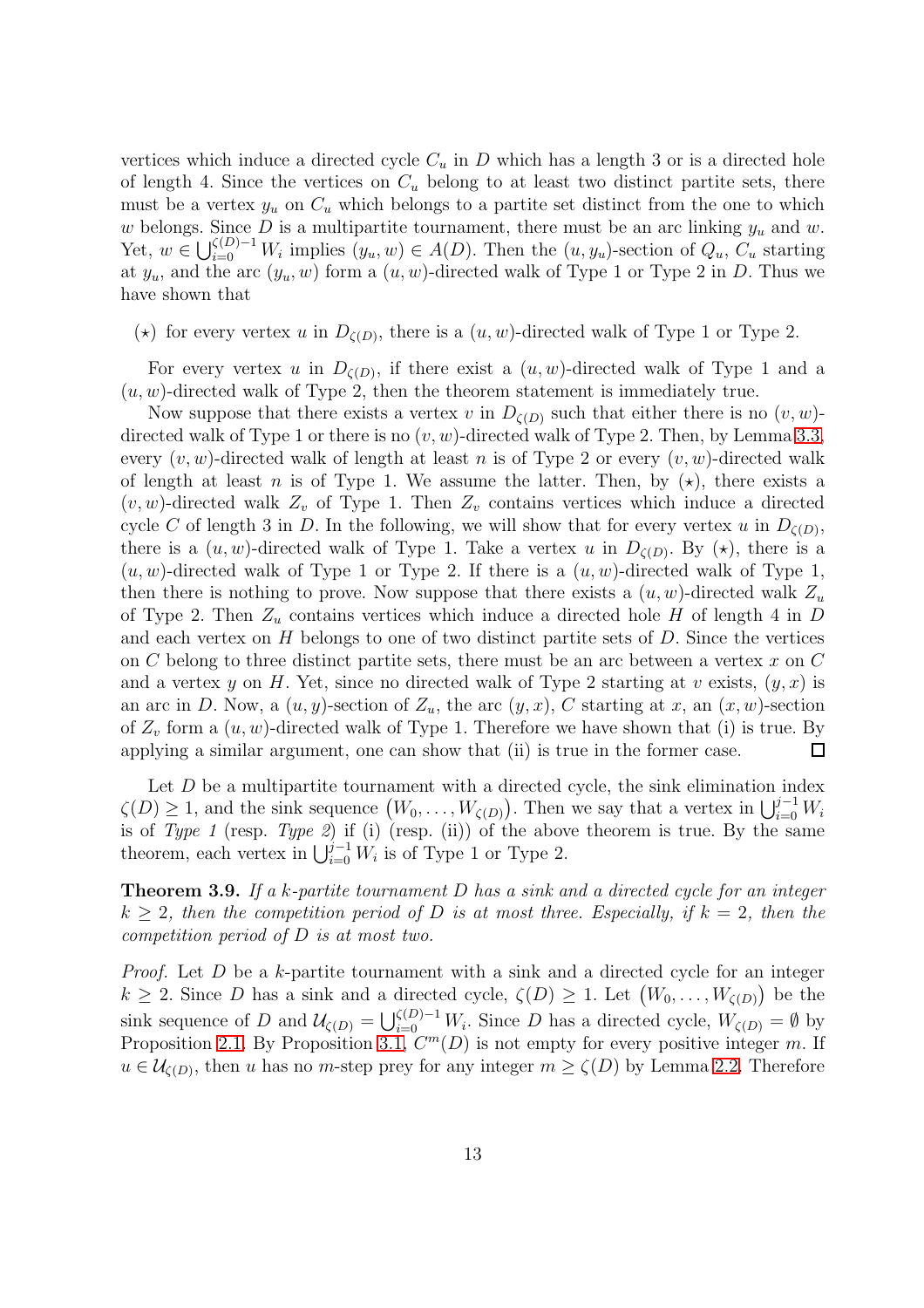every vertex in  $\mathcal{U}_{\zeta(D)}$  is isolated in  $C^m(D)$  for any integer  $m \geq \zeta(D)$ . Thus it is sufficient to consider the vertices in  $V(D_{\zeta(D)})$  when determining the competition period of D.

Suppose that there exist vertices  $w_1$  and  $w_2$  in  $\mathcal{U}_{\zeta(D)}$  of Type 1 and Type 2, respectively. Fix  $w \in \mathcal{U}_{\zeta(D)}$ . Then, by Lemma [3.7,](#page-11-1) for each vertex u in  $D_{\zeta(D)}$ , there exists a  $(u, w)$ directed walk of length  $\ell$  for each integer  $\ell \geq N_u$  for some positive integer  $N_u$ . If we denote by N the maximum of such integers  $N_u$ , then there exists a  $(u, w)$ -directed walk of length  $\ell$  for each vertex u in  $D_{\zeta(D)}$  and each integer  $\ell \geq N$ . Thus, for each integer  $m \geq N$ , w is an m-step prey of each vertex u in  $D_{\zeta(D)}$  and so  $V(D_{\zeta(D)})$  forms a clique in  $C^m(D)$  and D has the competition period one.

Now it remains to consider the case that every vertex in  $\mathcal{U}_{\zeta(D)}$  is only of Type 1 or every vertex in  $\mathcal{U}_{\zeta(D)}$  is only of Type 2. We first consider the case in which every vertex in  $\mathcal{U}_{\zeta(D)}$  is only of Type 1. Suppose that there are two vertices  $u_1$  and  $u_2$  in  $D_{\zeta(D)}$  which are adjacent in infinitely many step competition graphs of D. Then there exist a  $(u_1, w)$ -directed walk  $Z_1$  and a  $(u_2, w)$ -directed walk  $Z_2$  of the same length  $\ell(u_1, u_2) \geq |V(D)|$  for a vertex w in D. If  $w \in V(D_{\zeta(D)})$ , then  $u_1$  and  $u_2$  are adjacent in  $C^m(D)$  for each integer  $m \geq \ell(u_1, u_2)$ since  $D_{\zeta(D)}$  has no sink. Now suppose that  $w \in \mathcal{U}_{\zeta(D)}$ . Since  $\ell(u_1, u_2) \geq |V(D)|$ , each of  $Z_1$  and  $Z_2$  is of Type 1 or Type 2 by Lemma [3.3.](#page-8-2) By the case assumption, there exist a  $(u_1, w)$ -directed walk  $Z_3$  and a  $(u_2, w)$ -directed walk  $Z_4$  of Type 1. Then, by considering the following three cases:

- (a) both of  $Z_1$  and  $Z_2$  are of Type 1;
- (b) both of  $Z_1$  and  $Z_2$  are of Type 2;
- (c)  $Z_1$  and  $Z_2$  are of different types

and by applying Lemmas [3.4](#page-8-0) and [3.7](#page-11-1) to  $Z_1, Z_2, Z_3$ , or  $Z_4$  whichever suitable, we may deduce one of the following:

- (i) for some positive integer  $L(u_1, u_2)$  and any integer  $m \ge L(u_1, u_2)$ ,  $u_1$  and  $u_2$  have an  $(\ell(u_1, u_2) + 3m)$ -step common prey;
- (ii)  $u_1$  and  $u_2$  have an *m*-step common prey for any integer  $m \geq N(u_1, u_2)$  for some positive integer  $N(u_1, u_2)$ .

Suppose (i) happens and  $u_1$  and  $u_2$  have an  $\ell(u_1, u_2)+3m^*+i$  prey for some integer  $m^* \geq$  $L(u_1, u_2)$  and some i in  $\{1, 2\}$ . Then, by repeating the above argument for  $\ell(u_1, u_2)+3m^*+i$ instead of  $\ell(u_1, u_2)$ , we may guarantee the existence of a positive integer  $L'(u_1, u_2) \geq$  $L(u_1, u_2)$  such that  $u_1$  and  $u_2$  have an  $(\ell(u_1, u_2) + 3m^* + i + 3m)$ -step common prey for any integer  $m \ge L'(u_1, u_2)$ . Now  $u_1$  and  $u_2$  have an  $(\ell(u_1, u_2) + 3m)$ -step common prey and an  $(\ell(u_1, u_2) + 3m + i)$ -step common prey for any integer  $m \geq L'(u_1, u_2)$ . Even if  $u_1$  and  $u_2$  have an  $(\ell(u_1, u_2) + 3m^{**} + j)$ -step common prey for some  $m^{**} \ge L'(u_1, u_2)$ and some  $j \in \{1,2\} \setminus i$ , we may apply the same argument to find a positive integer  $L''(u_1, u_2) \ge L'(u_1, u_2)$  such that  $u_1$  and  $u_2$  have an  $(\ell(u_1, u_2) + 3m)$ -step common prey,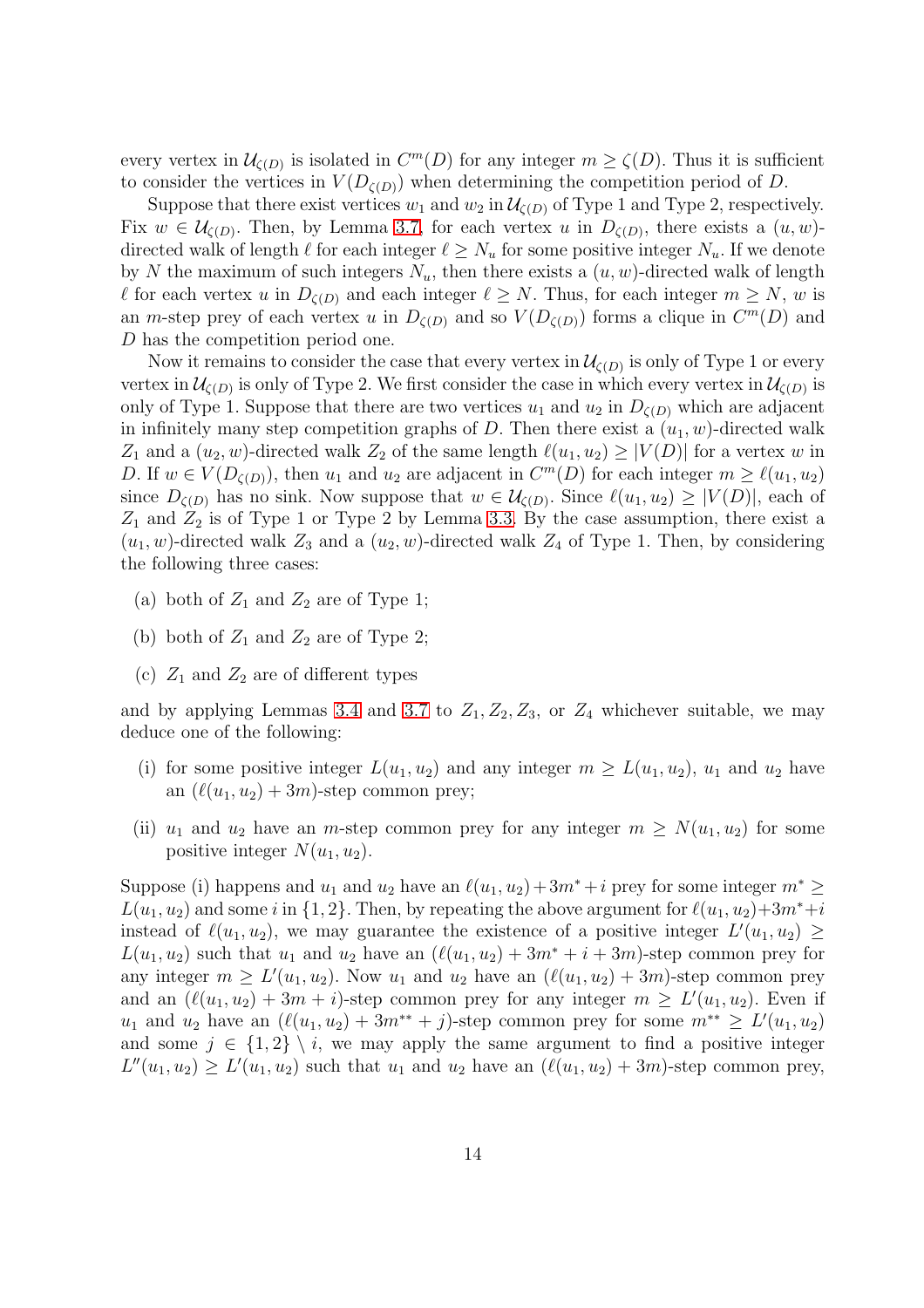an  $(\ell(u_1, u_2) + 3m + i)$ -step common prey, and an  $(\ell(u_1, u_2) + 3m + i)$ -step common prey for any integer  $m \geq L''(u_1, u_2)$ .

We let  $M(u_1, u_2)$  stands for one of  $L(u_1, u_2)$ ,  $L'(u_1, u_2)$ ,  $L''(u_1, u_2)$ ,  $N(u_1, u_2)$ , whichever appropriate. Let L be the maximum of  $M(u_1, u_2)$  over the pairs  $\{u_1, u_2\}$  in  $D_{\zeta(D)}$  which are adjacent in infinitely many step competition graphs of  $D(L)$  exists since there are at most  $\binom{|V(D_{\zeta(D)})|}{2}$  $\binom{C^{(D)}}{2}$  pairs to consider). Then it is easy to check that  $C^{L+i}(D) = C^{L+3+i}(D)$ for each nonnegative integer  $i$ , so the competition period of  $D$  is 1 or 3. Using Lemma [3.5,](#page-8-1) one can show that the competition period of  $D$  is at most two by a similar argument if every vertex in  $\mathcal{U}_{\zeta(D)}$  is of Type 2, from which the 'especially' part follows.  $\Box$ 

### <span id="page-14-0"></span>4 Strongly connected multipartite tournaments

In this section, we study competition indices of strongly connected multipartite tournaments. Cho and Kim [\[5\]](#page-18-8) showed that a digraph without sinks has competition period 1. In this section, we show that the competition index of a primitive digraph is at most its exponent.

<span id="page-14-2"></span>**Proposition 4.1.** Let D be a digraph without sinks. If two vertices are adjacent in  $C^M(D)$ for a positive integer M, then they are also adjacent in  $C<sup>m</sup>(D)$  for any positive integer  $m \geq M$ .

*Proof.* Let x and y are adjacent in  $C^M(D)$ . Then x and y have an M-step common prey z in D. Since D has no sinks, z has an out-neighbor w in D. Then w is an  $(M + 1)$ -step common prey of x and y. Hence x and y are adjacent in  $C^{(M+1)}(D)$ . We may repeat this argument to show that x and y are adjacent in  $C^{(M+2)}(D)$ . In this way, we may show that x and y are adjacent in  $C^m(D)$  for any positive integer  $m \geq M$ .  $\Box$ 

<span id="page-14-1"></span>**Theorem 4.2.** Let  $D$  be a primitive digraph. Then

- (i)  $C^m(D)$  is a complete graph for each integer  $m \geq \exp(D)$ ;
- (ii) cindex(D)  $\leq$  exp(D);
- (*iii*) cperiod(*D*) = 1.

Proof. Since we assumed that the underlying graph of each digraph D dealt in this paper is simple,  $D$  contains neither a loop nor a directed cycle of length 2. Then, by the hypothesis that D is primitive,  $|V(D)| \geq 4$ . Now take two distinct vertices u and v in D and let  $t = \exp(D)$ . Then there exist a  $(u, w)$ -directed walk and a  $(v, w)$ -directed walk of length t for any vertex w in D. Therefore u and v are adjacent in  $C<sup>t</sup>(D)$ . Since u and v are arbitrarily chosen,  $C<sup>t</sup>(D)$  is a complete graph. Since D is primitive, D does not contain a sink and so, by Proposition [4.1,](#page-14-2) the statement (i) is true. By the definitions of cindex and cperiod, the statements (ii) and (iii) are true.  $\Box$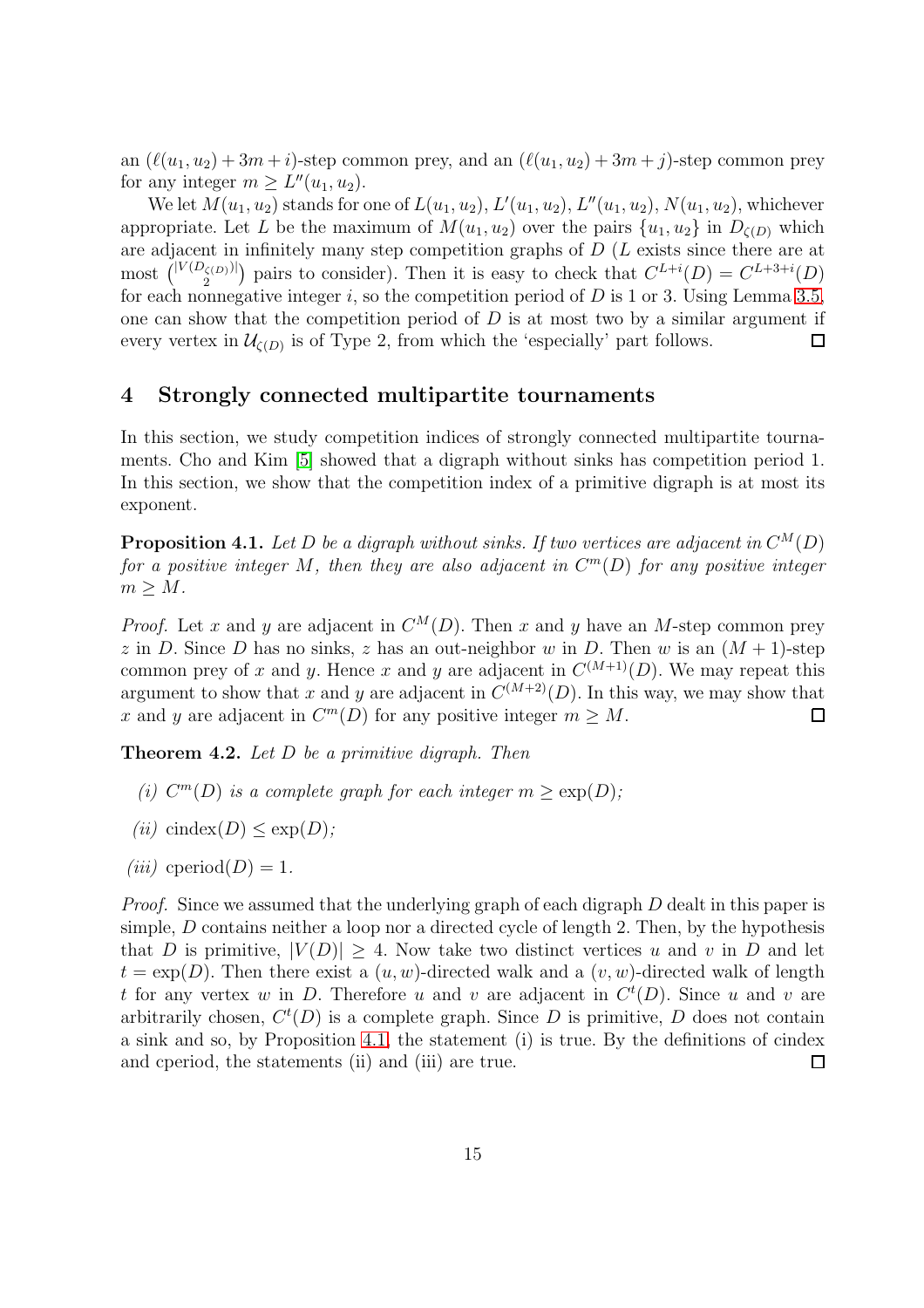Let  $D$  be a strongly connected  $k$ -partite tournament of order  $n$  such that the length of a longest directed cycle is k for an integer  $4 \leq k \leq n$  and take two vertices u and v in D. Bondy [\[3\]](#page-18-14) showed that for an integer  $k \geq 3$ , a strongly connected k-partite tournament contains a directed cycle of length m for each integer  $3 \le m \le k$ . Therefore D is primitive. On the other hand, Volkmann [\[23\]](#page-19-7) showed that for an integer  $k \geq 3$ , every vertex of any strongly connected k-partite tournament with a longest cycle of length  $k$  belongs to a directed cycle of length m for each integer  $3 \leq m \leq k$ . Thus there is a directed cycle  $C_m$  of length m which contains the vertex u for each integer  $3 \leq m \leq k$ . Now, since D is strongly connected, there is a  $(u, v)$ -directed walk  $W_1$  of length  $l \leq n-1$  in D. Since  $l \leq n-1, F(3, 4, \ldots, k) + n-l > F(3, 4, \ldots, k)$ . Therefore, by concatenating the directed cycles, we obtain a closed directed walk  $W_2$  of length  $F(3, 4, \ldots, k)+n-l$ . Now  $W_2 \to W_1$ is a  $(u, v)$ -directed walk of length  $F(3, 4, \ldots, k)+n$ . Since u and v were arbitrarily chosen,  $\exp(D) \le F(3, 4, \ldots, k) + n$ . It is known that  $F(3, 4) = 5$  and  $F(3, 4, \ldots, k) = 2$  for any integer  $k \geq 5$ . Thus

$$
\exp(D) \le \begin{cases} 5+n, & \text{if } k=4; \\ 2+n, & \text{otherwise.} \end{cases}
$$

Now, by Theorem [4.2\(](#page-14-1)ii), we have the following proposition.

**Proposition 4.3.** Let D be a strongly connected k-partite tournament of order n such that the length of a longest directed cycle is k for an integer  $4 \leq k \leq n$ . Then

$$
cindex(D) \le \begin{cases} 5+n, & if \ k = 4; \\ 2+n, & otherwise. \end{cases}
$$

#### <span id="page-15-0"></span>5 Tournaments

A tournament with *n* vertices, denoted by  $T_n$ , is a digraph resulting from orienting the edges of a complete graph  $K_n$ . The outdegree of a vertex  $v_i$  in  $T_n$  is called the score of  $v_i$ , denoted by  $s_i$ . If the vertices of an *n*-tournament  $T_n$  are labeled  $v_1, v_2, \ldots, v_n$  so that  $0 \leq s_1 \leq s_2 \leq \cdots \leq s_n$ , then the sequence  $(s_1, s_2, \ldots, s_n)$  is called the score sequence of  $T_n$ .

Let  $D$  be a k-partite tournament with n vertices. Then clearly  $k$  is a positive integer with  $k \leq n$ . One can easily see that  $k = n$  if and only if D is a tournament.

<span id="page-15-1"></span>**Theorem 5.1.** [\[1\]](#page-17-0) Let D be a tournament with n vertices and  $(s_1, s_2, \ldots, s_n)$  be its score sequence. Then  $C^m(D)$  is as follows:

$$
(i) \ C^{2}(D) = \begin{cases} K_{n-2} \cup I_2, & \text{if } s_1 = 0, s_2 = 1; \\ K_{n-1} \cup I_1, & \text{if } s_1 = 0, s_2 \ge 2; \\ K_n \text{ or } K_n - P_2 \text{ or } K_n - P_3, & \text{if } s_1 = 1, s_2 \ge 2; \\ K_n - P_3 \text{ or } K_n - P_4, & \text{if } s_1 = s_2 = 1, s_3 \ge 2; \\ K_n, & \text{if } s_1 \ge 2; \end{cases}
$$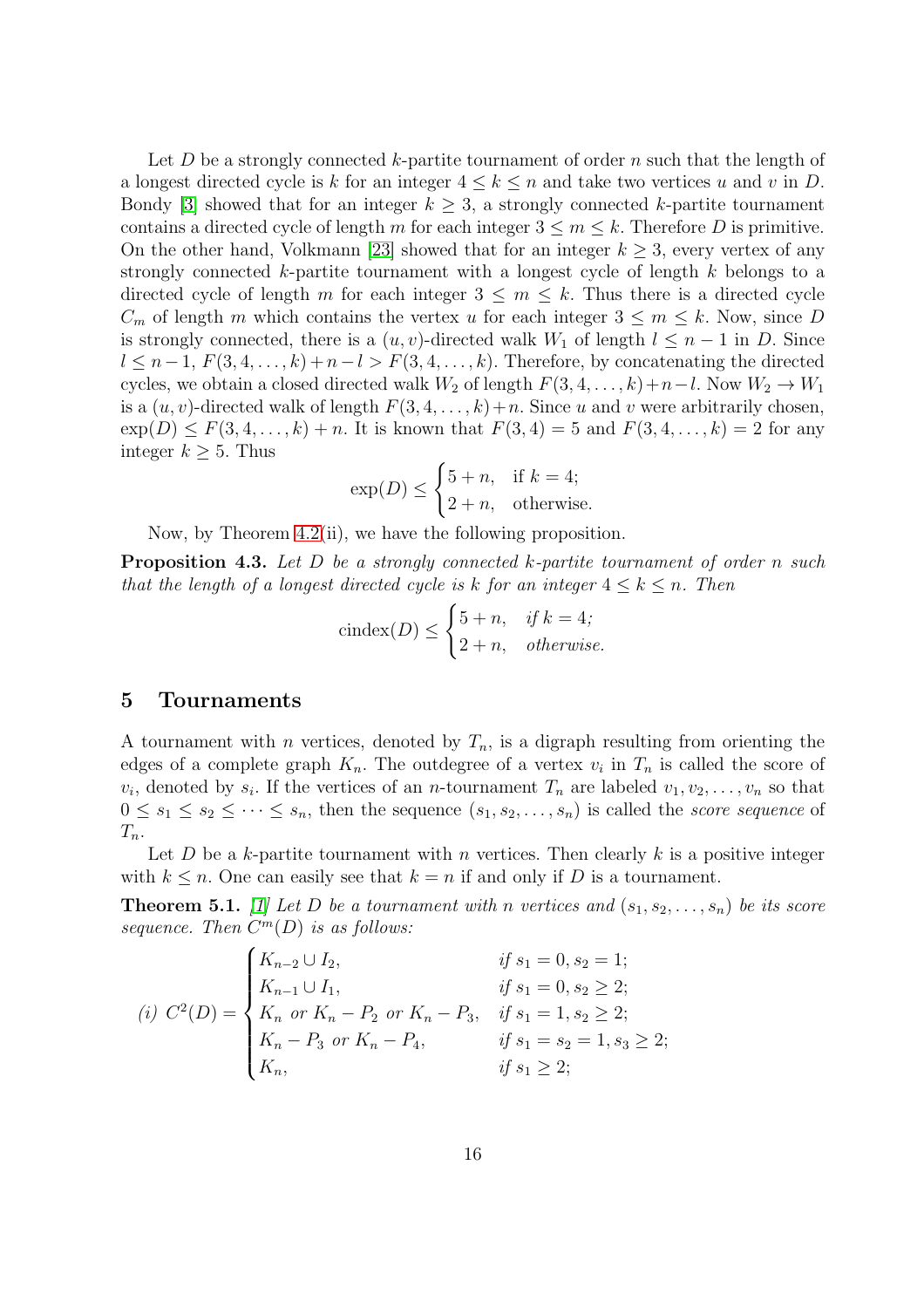(ii) 
$$
C^3(D) = \begin{cases} K_n, & \text{if either } s_1 = 1, s_2 \ge 2 \text{ or } s_1 \ge 2; \\ K_n - P_2, & \text{if } s_1 = s_2 = 1, s_3 \ge 2; \\ K_n - C_3, & \text{if } s_1 = s_2 = s_3 = 1; \end{cases}
$$
;

(iii) for 
$$
m \ge 4
$$
,  $C^m(D) = \begin{cases} K_n & \text{if } s_1 = 1, s_2 \ge 2 \text{ or } s_1 = s_2 = 1, s_3 \ge 2 \text{ or } s_1 \ge 2; \\ K_n - C_3, & \text{if } s_1 = s_2 = s_3 = 1. \end{cases}$ 

Theorem [5.1](#page-15-1) left out the characterization of the m-step competition graph of a tournament with sinks for  $m \geq 3$ . In this section, we take care of it to eventually compute the competition period and competition index of a tournament with sinks.

<span id="page-16-1"></span>Proposition 5.2. There is at most one sink in any tournament.

*Proof.* Suppose to the contrary that there is a tournament D with at least two sinks. Let x and y be sinks of D. Since D is a tournament, one of  $(x, y)$  or  $(y, x)$  must be in  $A(D)$ , which is a contradiction. Hence there is at most one sink in any tournament.  $\Box$ 

**Corollary 5.3.** Let n be an integer with  $n \geq 3$ . Then a tournament of order n is acyclic if and only if its sink elimination index is  $n-1$ .

<span id="page-16-0"></span>**Theorem 5.4.** Let D be a tournament of order  $n \geq 2$  with a sink and let  $\zeta(D)$  be the sink elimination index of D. Then, for a positive integer m, the following are true:

- (i)  $1 \le \zeta(D) \le n-1$  with  $\zeta(D) \ne n-2$ . Moreover, for each integer i satisfying  $1 \leq i \leq n-1$  and  $i \neq n-2$ , there exists a tournament with the sink elimination index i;
- (ii) if  $1 \leq m < \zeta(D)$ , then  $C^{m}(D)$  is the union of the complete graph with vertex set  $V(D_{m-1}) \setminus W_{m-1}$  and the empty graph with the vertex set  $\bigcup_{i=0}^{m-1} W_i$ ;
- (iii) if  $m \ge \zeta(D)$ , then  $C^m(D)$  is the union of the complete graph with vertex set  $V(D_{\zeta(D)})$ and the empty graph with the vertex set  $\bigcup_{i=0}^{\zeta(D)-1} W_i$ ;
- $(iv)$  cperiod $(D) = 1$ ;
- (v) cindex(D) =  $\zeta(D)$ .

*Proof.* Let  $(W_0, \ldots, W_{\zeta(D)})$  be the sink sequence of D. By the hypothesis that D has a sink,  $W_0 \neq \emptyset$ . Then  $|W_0| = 1$  by Proposition [5.2.](#page-16-1) Since  $n \geq 2$ ,  $W_0 \neq V(D)$ . Thus  $\zeta(D) \neq 0$  and so  $1 \leq \zeta(D) \leq n-1$ . Now  $|W_i| = 1$  for each integer  $0 \leq i \leq \zeta(D) - 1$  by Proposition [5.2.](#page-16-1)

Suppose  $\zeta(D) = n - 2$ . Then  $D_{\zeta(D)}$  is a tournament of order 2, which has a sink and a non-sink, and we reach a contradiction. Therefore  $\zeta(D) \neq n - 2$ .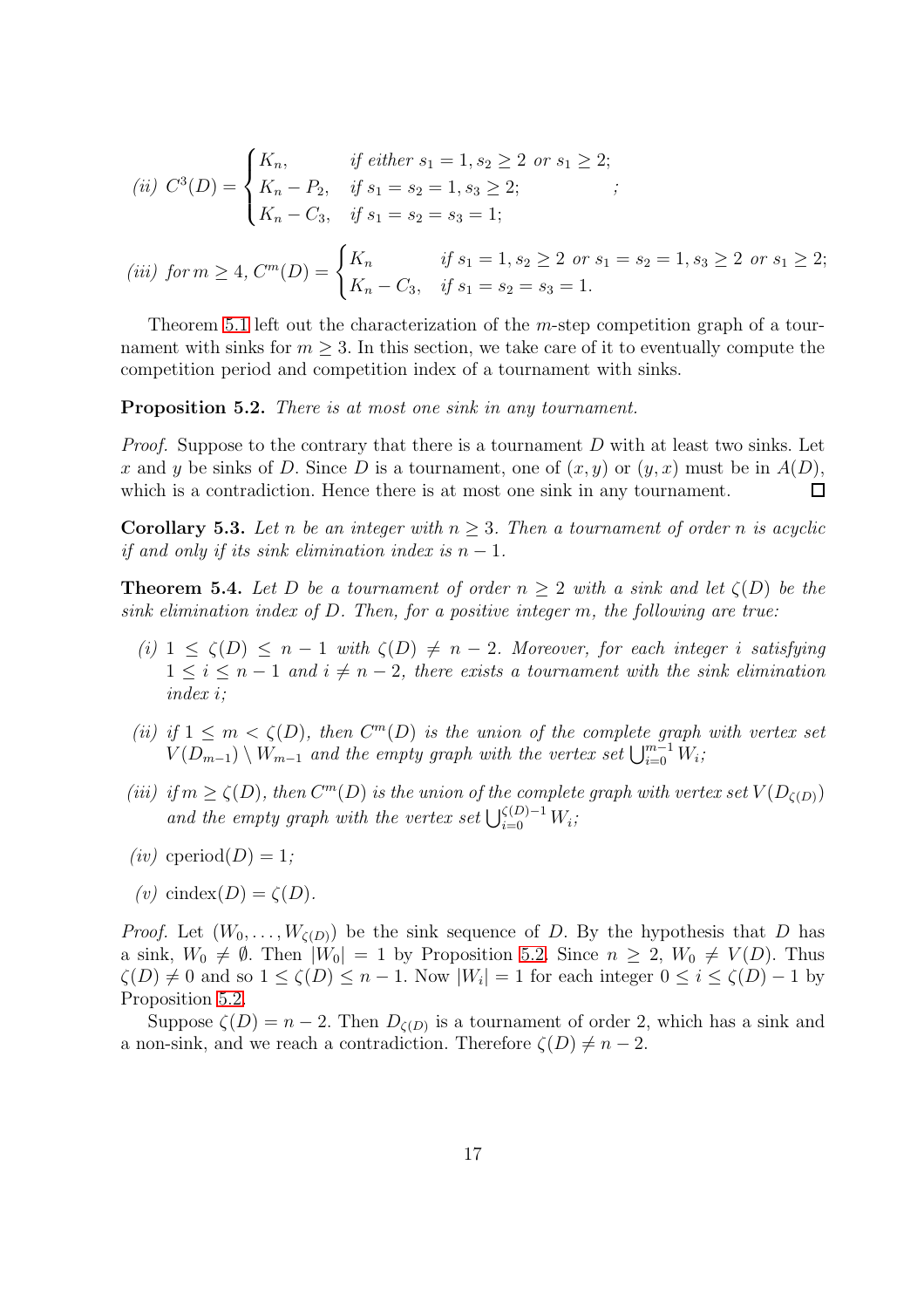To show the 'moreover' part of the statement (i), fix i such that  $1 \leq i \leq n-1$ and  $i \neq n-2$ . We consider a tournament D' defined by  $V(D') = \{v_1, v_2, \ldots, v_n\}$  and  $A(D') = \{(v_i, v_k) | 1 \leq k < l \leq n\} \setminus \{(v_n, v_{i+1})\} \cup \{(v_{i+1}, v_n)\}.$  It is easy to check that  $W_{j-1} = \{v_j\}$  for each  $j = 1, \ldots, i$  and so  $\zeta(D') \geq i$ . On the other hand, there exists a directed cycle  $v_n \to v_{n-1} \to v_{n-2} \cdots \to v_{i+1} \to v_n$  in D' and so we may conclude that  $\zeta(D') = i$ . Thus the statement (i) is true.

To show the statements (ii) and (iii), we denote the vertices of D as  $v_1, v_2, \ldots, v_n$ so that  $W_i = \{v_{i+1}\}\$ for each integer  $0 \leq i \leq \zeta(D) - 1$ . Then, for each integer  $1 \leq$  $i \leq \zeta(D)$ , the length of a longest directed walk with an initial vertex  $v_i$  is  $i-1$  by Lemma [2.2.](#page-3-2) Take a positive integer m. Suppose  $1 \leq m < \zeta(D)$ . Then, for every vertex v in  $V(D_{m-1})\setminus W_{m-1}$ , there is an arc from v to  $v_m$ . Concatenating this arc with the directed walk of length  $m-1$  from  $v_m$  to  $v_1$ , every vertex in  $V(D_{m-1}) \setminus W_{m-1}$  has  $v_1$  as an m-step prey. Since  $V(D_{m-1}) \setminus W_{m-1} = V(D) \setminus \bigcup_{i=0}^{m-1} W_i$ ,  $V(D_{m-1}) \setminus W_{m-1}$  forms a clique of size  $|V(D) \setminus \bigcup_{i=0}^{m-1} W_i| = n-m$  in  $C^m(D)$ . Since no vertex in  $\bigcup_{i=0}^{m-1} W_i$  has an m-step prey in D by Lemma [2.2,](#page-3-2) the vertices in  $\bigcup_{i=0}^{m-1} W_i$  are isolated in  $\widetilde{C}^m(D)$ . Thus the statement (ii) is true.

Suppose  $m \ge \zeta(D)$ . By (i),  $1 \le \zeta(D) \le n-1$  and  $\zeta(D) \ne n-2$ . If  $\zeta(D) = n-1$ , then there is at most one vertex which has an m-step prey in D and so  $C^m(D) = I_n = K_1 \cup I_{n-1}$ . Suppose  $1 \leq \zeta(D) \leq n-3$ . Then  $D_{\zeta(D)}$  is a tournament of order at least 3 and so  $W_{\zeta(D)} \neq V(D_{\zeta(D)})$  by Proposition [5.2.](#page-16-1) By the definition of  $\zeta(D), W_{\zeta(D)} = \emptyset$ , that is,  $D_{\zeta(D)}$ is a tournament without sinks. Thus, for each vertex  $v \in D_{\zeta(D)}$ , there exists a directed walk  $X_v$  in  $D_{\zeta(D)}$  of length k from v to a vertex in  $D_{\zeta(D)}$  where  $k = m - \zeta(D)$ . Since  $D_{\zeta(D)}$ is a subdigraph of D,  $X_v$  is a directed walk of length k in D. By the definition of sink sequence, there is a directed walk of length  $\zeta(D)$  from each vertex in  $D_{\zeta(D)}$  to  $v_1$  in D. By concatenating those two directed walks, we obtain a  $(v, v_1)$ -directed walk of length m for each vertex  $v \in D_{\zeta(D)}$  in D. Hence the vertices in  $D_{\zeta(D)}$  forms a clique of size  $n - \zeta(D)$ in  $C^m(D)$ . Since no vertex in  $\bigcup_{i=0}^{\zeta(D)-1} W_i$  has an *m*-step prey in D by Lemma [2.2,](#page-3-2) the vertices in  $\bigcup_{i=0}^{\zeta(D)-1} W_i$  are isolated in  $C^m(D)$ . Therefore the statement (iii) is valid. Thus the statements (iv) and (v) immediately follow from (ii) and (iii).  $\Box$ 

## 6 Acknowledgement

This research was supported by the National Research Foundation of Korea(NRF) (NRF-2017R1E1A1A03070489 and 2016R1A5A1008055) funded by the Korea government(MSIP).

#### <span id="page-17-0"></span>References

[1] J. H. Ahn. The m-step p-competition graph and the characterization of the m-step competition graph of a tournament. 1999.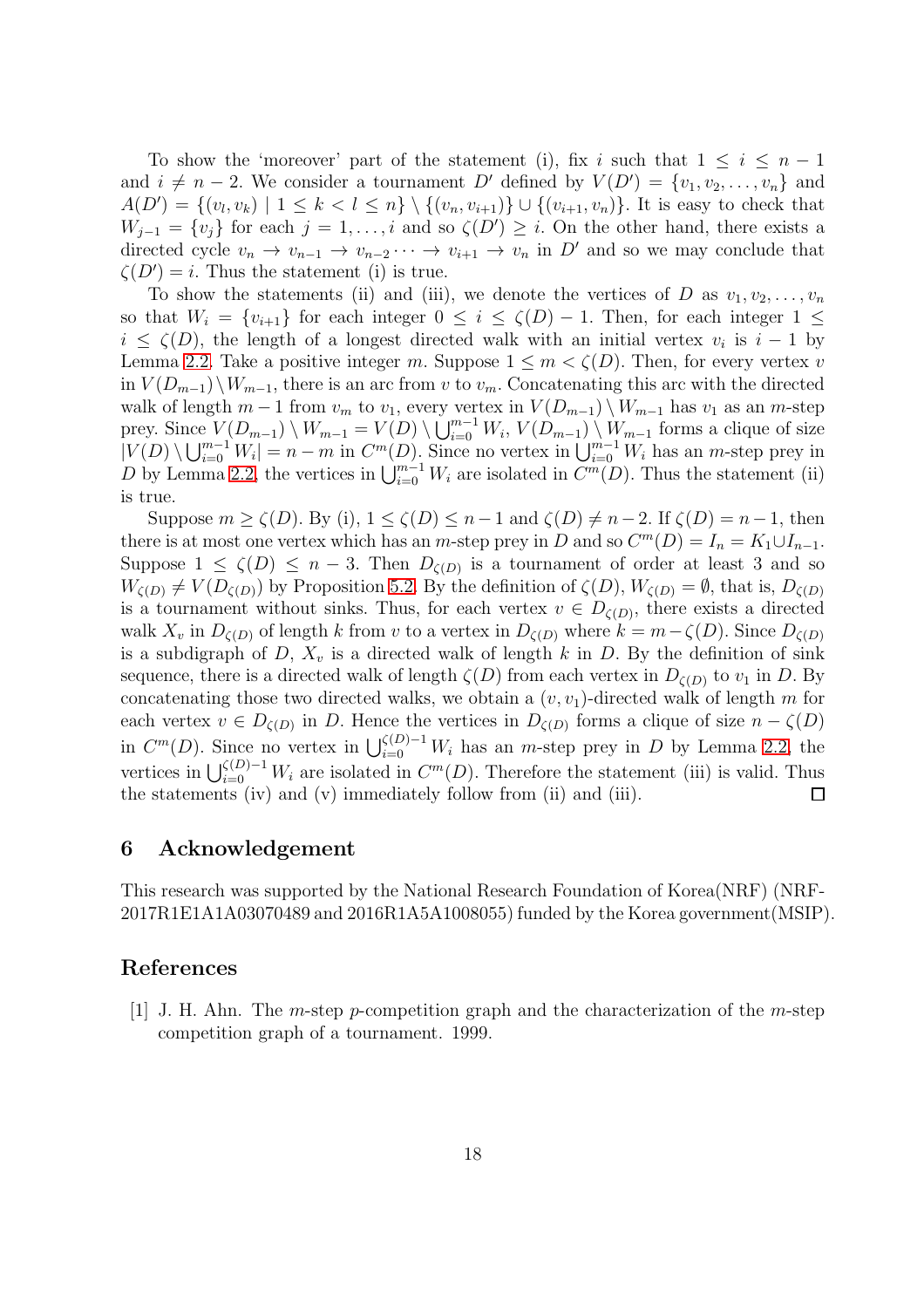- <span id="page-18-14"></span><span id="page-18-2"></span>[2] E. Belmont. A complete characterization of paths that are m-step competition graphs. Discrete Applied Mathematics, 159(14):1381–1390, 2011.
- <span id="page-18-12"></span>[3] J. A. Bondy. Diconnected orientations and a conjecture of las vergnas. Journal of the London Mathematical Society, 2(2):277–282, 1976.
- <span id="page-18-8"></span>[4] R. A. Brualdi, H. J. Ryser, et al. Combinatorial matrix theory, volume 39. Springer, 1991.
- <span id="page-18-3"></span>[5] H. H. Cho and H. K. Kim. Competition indices of digraphs. In Proceedings of workshop in combinatorics, volume 99, pages 96–107, 2004.
- <span id="page-18-1"></span>[6] H. H. Cho and H. K. Kim. Competition indices of strongly connected digraphs. Bulletin of the Korean Mathematical Society, 48(3):637–646, 2011.
- <span id="page-18-0"></span>[7] H. H. Cho, S.-R. Kim, and Y. Nam. The m-step competition graph of a digraph. Discrete Applied Mathematics, 105(1):115–127, 2000.
- <span id="page-18-11"></span>[8] J. E. Cohen. Interval graphs and food webs: a finding and a problem. RAND Corporation Document, 17696, 1968.
- <span id="page-18-13"></span>[9] S. Eoh, S.-R. Kim, and H. Yoon. On m-step competition graphs of bipartite tournaments. Discrete Applied Mathematics, 283:199–206, 2020.
- [10] W. D. Goddard, G. Kubicki, O. R. Oellermann, and S. Tian. On multipartite tournaments. Journal of Combinatorial Theory, Series B, 52(2):284–300, 1991.
- <span id="page-18-7"></span>[11] H. J. Greenberg, J. R. Lundgren, and J. S. Maybee. Inverting graphs of rectangular matrices. Discrete applied mathematics, 8(3):255–265, 1984.
- <span id="page-18-4"></span>[12] G. T. Helleloid. Connected triangle-free m-step competition graphs. Discrete Applied Mathematics, 145(3):376–383, 2005.
- <span id="page-18-5"></span>[13] W. Ho. The m-step, same-step, and any-step competition graphs. Discrete Applied Mathematics, 152(1):159–175, 2005.
- <span id="page-18-9"></span><span id="page-18-6"></span>[14] H. K. Kim. Competition indices of tournaments. Bull. Korean Math. Soc, 45(2):385– 396, 2008.
- [15] H. K. Kim. Generalized competition index of a primitive digraph. Linear algebra and its applications, 433(1):72–79, 2010.
- <span id="page-18-10"></span>[16] H. K. Kim. Characterization of irreducible boolean matrices with the largest generalized competition index. Linear Algebra and its Applications, 466:218–232, 2015.